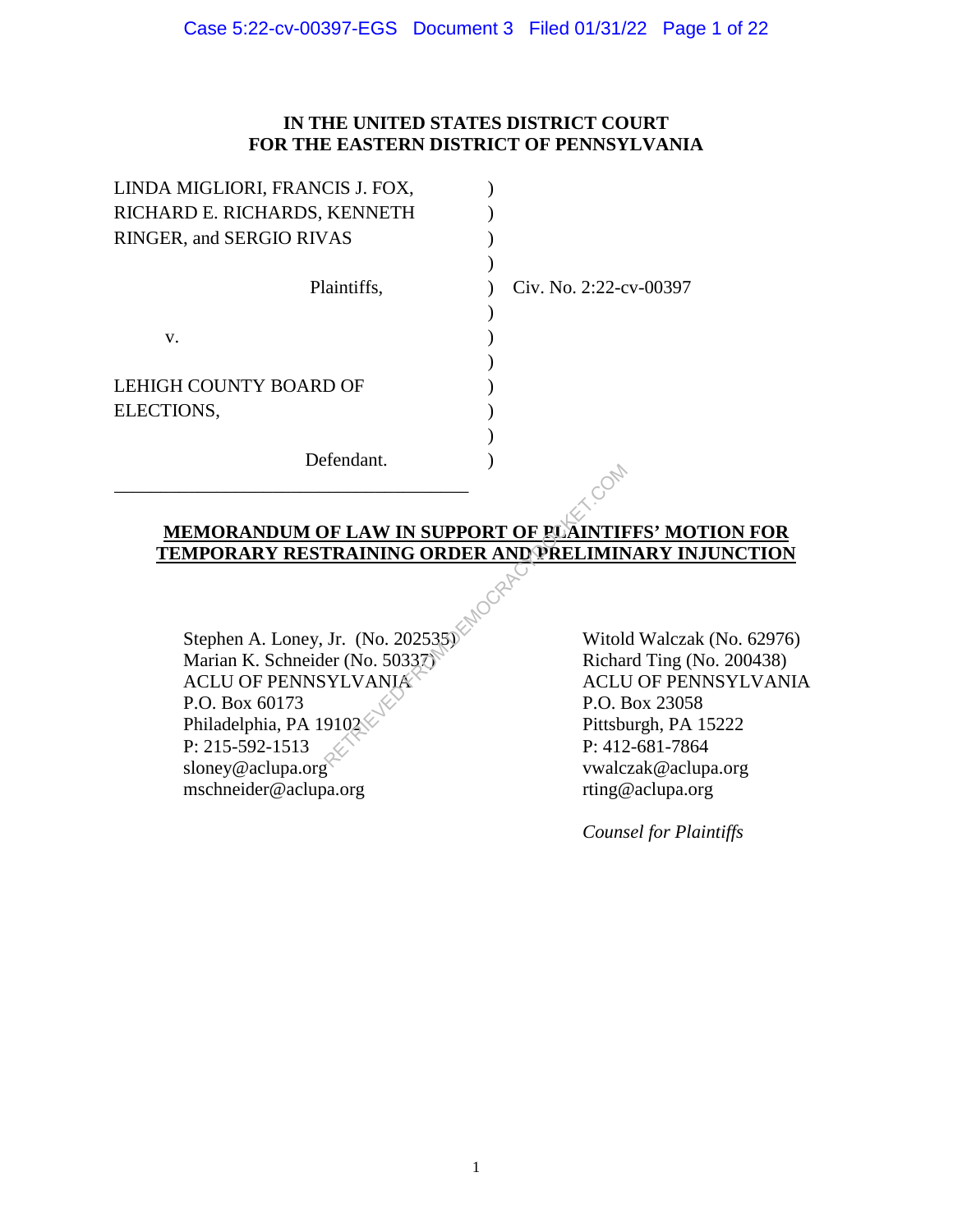## **I. INTRODUCTION**

 $\overline{a}$ 

Absent immediate court action, the Lehigh County Board of Elections ("Elections Board") will disenfranchise Plaintiffs, and hundreds of other duly registered Pennsylvania voters in Lehigh County, because they did not hand write the date when they signed their mail-inballot-return envelopes. To be clear, there is no question that Plaintiffs timely voted in the 2021 election with duly signed mail-in ballots received by the Elections Board before the Election Day deadline. And neither the Elections Board nor any other interested party has alleged any fraud or mischief with respect to the timing of these votes. Plaintiffs' only transgression was an immaterial one. While the Pennsylvania Election Code provision setting forth the "General rule" for mail-in voting states that electors "shall . . . date and sign" the outer envelope, 25 P.S. § 3150.16(a), summarily throwing out otherwise valid ballots for failure to date the signature violates the Civil Rights Act of 1964 and the First and Fourteenth Amendments to the United States Constitution. Pennsylvania Election Code provision set<br>electors "shall ... date and sign" the out<br>wing out otherwise valid ballots for failur<br>of 1964 and the First and Fourteenth An<br>an group of impacted Lehigh County vot<br>wable foss of t

Plaintiffs—a bipartisan group of impacted Lehigh County voters—require immediate action to prevent the irretrievable loss of their right to vote. Because the Elections Board has noticed a meeting for Tuesday morning, February 1, to certify the 2021 Municipal Election results, Plaintiffs file this emergency motion seeking to enjoin briefly the certification until such time as this Court can consider the merits of the federal claims.<sup>1</sup> Plaintiffs request a temporary restraining order and preliminary injunction to enjoin the Elections Board from certifying

<sup>&</sup>lt;sup>1</sup> Attached to Plaintiffs' accompanying Complaint at Ex. 11 is a true and correct copy of the Elections Board's notice to convene meetings on January 31, 2022, to count remaining ballots (*not* including Plaintiffs') and on February 1, 2022, "for the purpose of Final Certification of the conditional results for the 2021 Municipal Election within Lehigh County and for general purposes."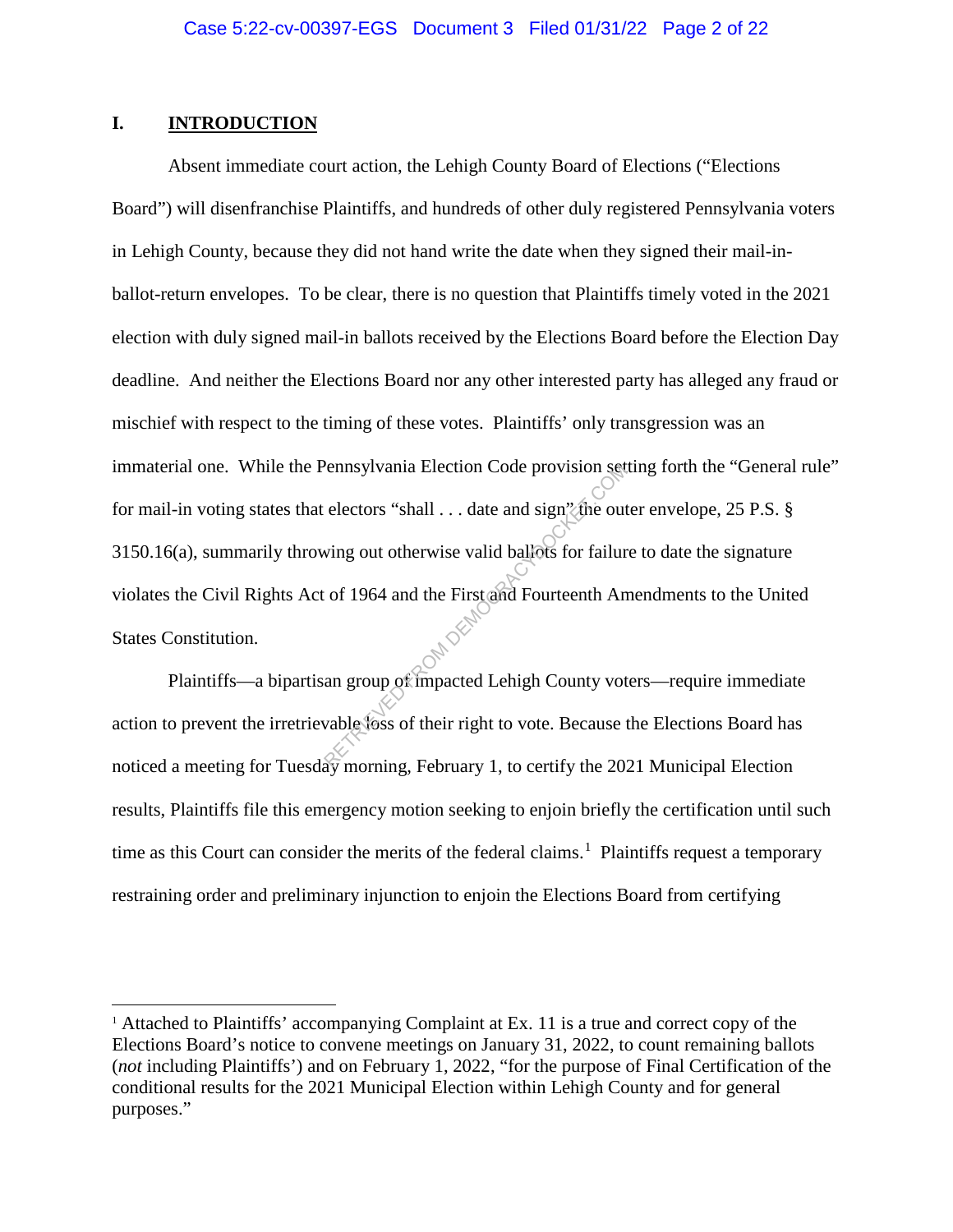#### Case 5:22-cv-00397-EGS Document 3 Filed 01/31/22 Page 3 of 22

election results without counting these voters' ballots. This relief is warranted, as Plaintiffs will suffer irreparable harm and are likely to succeed on the merits of their voting rights claims.

First, not counting Plaintiffs' ballots over the immaterial handwritten date provision runs afoul of section  $10101(a)(2)(B)$  of the Civil Rights Act. 52 U.S.C. §10101(a)(2)(B). This provision, known as the "Materiality Provision," plainly forbids denying individuals the fundamental right to vote based on an error or omission that is immaterial to determining the voter's eligibility to vote. *Id.* Where, as here, voters completed, signed and submitted their ballots prior to the statutory deadline to vote on Election Day, a requirement that they hand write the date on which they completed and signed the mail-in ballot is immaterial under any meaning of that term. It is irrelevant to the issue of eligibility to vote, as the Election Code provides that each voter's eligibility was determined before they could even be issued a mail-in ballot. And there is no law—in the Pennsylvania Election Code or otherwise—attaching any significance to the date on which a return envelope was completed and signed before it is timely returned for Election Day. Indeed, the Pennsylvania Supreme Court determined that undated mail-in ballots would count for the 2020 general election. *In re Canvass of Absentee and Mail-In Ballots of Nov. 3, 2020 General Election*, 241 A.3d 1058, 1079 (Pa. 2020) ["*In re 2020 Canvass*"]. The rejection of these similarly situated timely ballots for the 2021 election violates federal law pursuant to the Materiality Provision. bleted and signed the mail-in ballot is into<br>to the issue of eligibility to vote, as the E<br>determined before they could even be issuesylvania Election Code or otherwise—at<br>nvelope was completed and signed before<br>ennsylvan

Second, disenfranchising Plaintiffs based on the Pennsylvania Election Code's handwritten date provision violates their fundamental right to vote under the First and Fourteenth Amendments to the U.S. Constitution, because it does not advance any legitimate state interest. While the requirement that voters add the date next to their signatures might appear to impose relatively little burden on individuals' right to vote, even the slightest burden on this most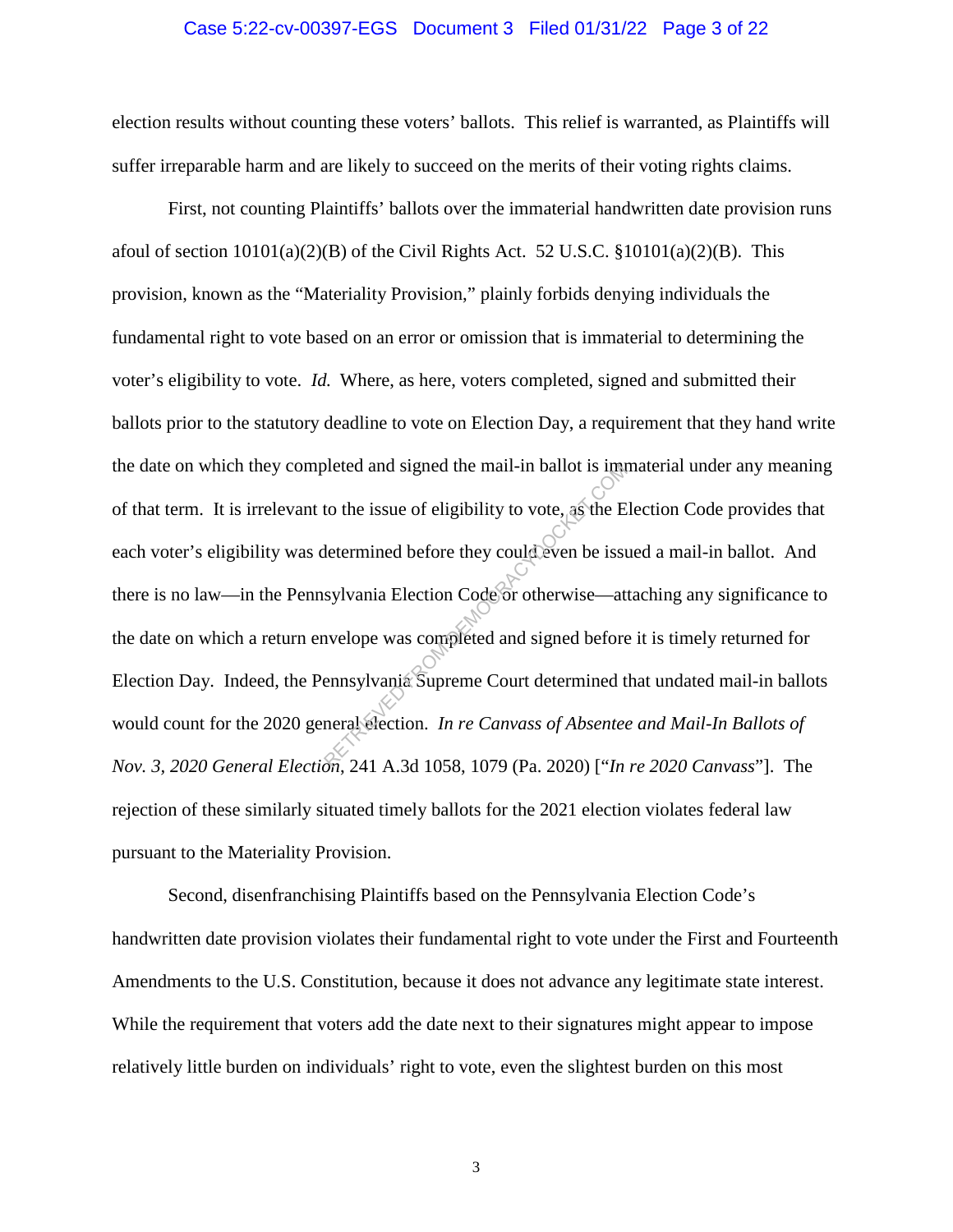#### Case 5:22-cv-00397-EGS Document 3 Filed 01/31/22 Page 4 of 22

important of rights must be supported by an important government interest. There is simply *no*  government interest behind layering a strict handwritten date requirement on top of the requirements that voters sign their ballots and submit them by 8:00 p.m. on Election Day.<sup>2</sup>

There is no adequate remedy at law to redress these violations of Plaintiffs' fundamental rights, especially if the Elections Board is left to certify an election without counting their votes on February 1. The loss of the franchise is a rights deprivation of the highest order: "[T]he right of suffrage is a fundamental matter in a free and democratic society. Especially since the right to exercise the franchise in a free and unimpaired manner is preservative of other basic civil and political rights, any alleged infringement of the right of citizens to vote must be carefully and meticulously scrutinized." *Reynolds v. Sims*, 377 U.S. 533, 561–62 (1964). Immediate injunctive relief is the only option to prevent this irreparable loss of fundamental constitutional rights.

# **II. FACTUAL AND PROCEDURAL BACKGROUND**

 $\overline{a}$ 

Plaintiffs are a bipartisan group of registered Pennsylvania voters. They are five of the 257 Lehigh County voters whose mail ballots in the November 2, 2021, election will *not* be counted on Tuesday, February 1, solely because these voters did not hand write the date of their signatures on ballot return envelopes. mitringement of the right of citizens to your<br>
eynolds v. Sims, 377 U.S. 533, 561–62 (1)<br>
revent this irreparable loss of fundamenta<br>
ROCEDURAL BACKGROUND<br>
isan group of registered Pennsylvania vo<br>
those mail ballots in th

As more fully set forth in the accompanying Complaint for Emergency Injunctive and Declaratory Relief, all of the plaintiffs are eligible, registered voters in Lehigh County, all applied for and received their mail ballots from the Elections Board, all completed their ballots, signed the declaration on the outer envelope and sent their mail ballots to the county, and all of

<sup>2</sup> Plaintiffs have pled a third claim, alleging that discarding Plaintiffs' votes without giving them opportunity to cure this minor defect, or be heard to confirm eligibility and validity of their ballots, violates the Due Process Clause of the Fourteenth Amendment. In the interest of time and efficiency, however, they are not advancing the argument in this motion, as the request for temporary restraining order and preliminary injunctive relief are warranted based on the facts and law underlying Counts I and II of Plaintiffs' Complaint.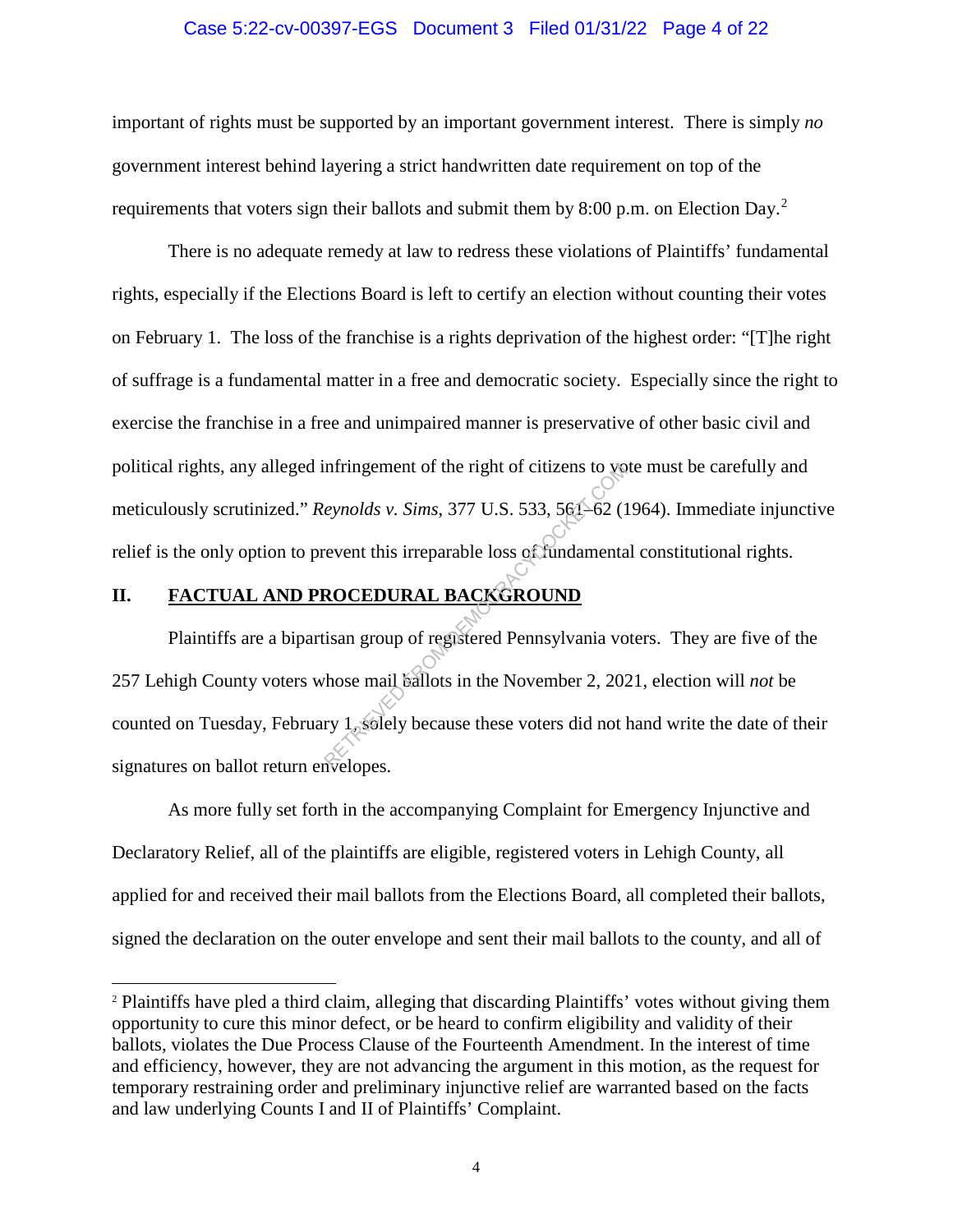#### Case 5:22-cv-00397-EGS Document 3 Filed 01/31/22 Page 5 of 22

the Plaintiffs and the rest of the 257 voters who forgot or did not realize they needed to insert the date on their ballot envelope will be disenfranchised because of this inconsequential omission.

In Pennsylvania, registered voters may vote by mail, either as an "absentee elector," if they satisfy prescribed conditions, like current military service or absence from jurisdiction on Election Day for work, or as a "mail-in" elector if they timely apply for a ballot, *See* 25 P.S. §§ 3146.1 and 3150.11, respectively. Under the Pennsylvania Election Code, identical procedures govern how voters complete and return both types of ballots.<sup>3</sup> Specifically, the procedures are outlined in a provision of the Election Code entitled "General rule":

At any time after receiving an official mail-in ballot, but on or before eight o'clock p.m. the day of the primary or election, the mail-in elector shall, in secret, proceed to mark the ballot only in black lead pencil, indelible pencil or blue, black or blue-black ink, in fountain pen or ball point pen, and then fold the ballot, enclose and securely seal the same in the envelope on which is printed, stamped or endorsed "official election ballot." This envelope shall then be placed in the second one, on which is printed the form of declaration of the elector, and the address of the elector's county board of election and the local election district of the elector. The elector shall then fill out, date and sign the declaration printed on such envelope. Such envelope shall then be securely sealed and the elector shall send same by mail, postage prepaid, except where franked, or deliver it in person to said county board of election. eiving an official mail-in ballot, but on or<br>of the primary or election, the mail-in-ele-<br>ballot only in black lead pencil, indelible<br>fountain pen or ball point pen, and then f<br>seal the same in the envelope on which i<br>elec

*Id*. § 3150.16(a). The voter delivers the entire package by mail or by hand to their county elections board, and delivery is timely if made by 8:00 p.m. on Election Day. *Id.* §§ 3146.6(c) and  $3150.16(c).<sup>4</sup>$ 

 Pursuant to this "General rule," Pennsylvania used a preprinted outer return envelope for mail-in ballots during the 2021 election, a true and correct copy of which is attached as Ex. 10 to Plaintiffs' Complaint. The envelope is covered with a finely printed "Voter's declaration" and two alternative signature fields—one for voters signing on their own behalf and the other to be

<sup>&</sup>lt;sup>3</sup> We refer to both types of ballots simply as "mail-in" or "mail" ballots.

<sup>4</sup> Different timelines govern uniform military and overseas electors, but the differences are immaterial to resolution of this dispute.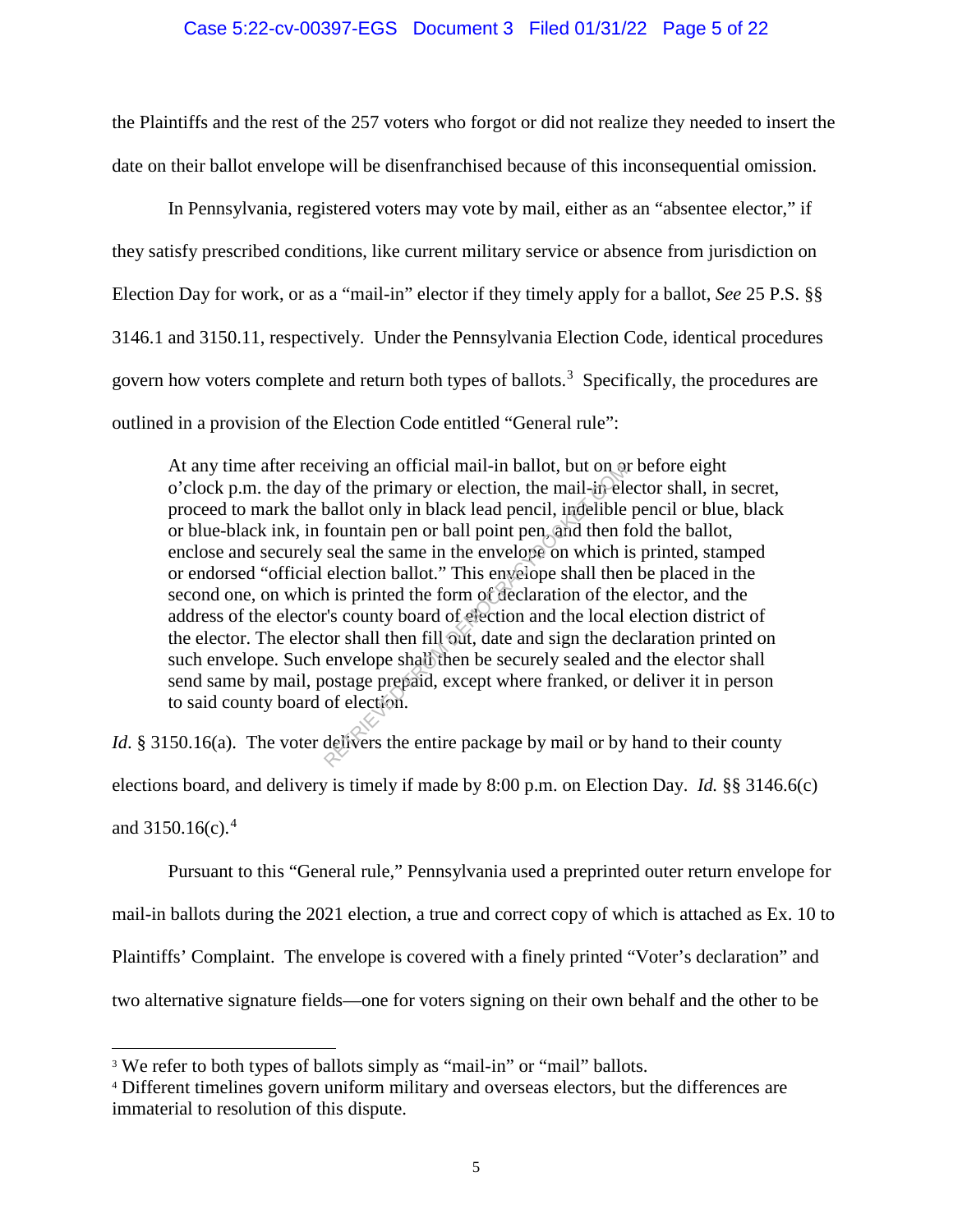#### Case 5:22-cv-00397-EGS Document 3 Filed 01/31/22 Page 6 of 22

completed on behalf of voters "unable to sign their declaration because of illness or physical disability." *Id*. The blank fields for voters to complete are accompanied by even finer print indicating what information is to be included on each blank line. For voters signing on their own behalf, the return envelope includes a blank signature box with a dark **X** indicating where to sign. Next to that box is a blank line with the word "Date" printed underneath it in tiny font. *Id.*

It is undisputed that Plaintiffs' mail-in ballots were submitted and received before 8:00 p.m. on Election Day and otherwise complied with the foregoing "General rule" provision, but for the immaterial failure to hand write the date next to the signature field on the return envelope. All agree that Plaintiffs were eligible voters, and each of them placed their ballot in the correct secrecy envelope, placed the secrecy envelope in the outer return envelope, and signed it as required under the Election Code. The missing handwritten date on the return envelope is the only reason the Elections Board is not counting Plaintiffs' and the other mail voters' undated ballots. Exercey envelope in the outer retain envelope in the outer retain envelope in the outer retain envelope in the outer retain envelope.<br>Code. The missing handwritten date on the order of the order of the order of the integri

The missing dates do not, however, affect the integrity of the ballot. Neither the Elections Board nor any interested party has contended otherwise. Counties log when a mail ballot has been received, and make that information available to voters on the Department of State's website. *See* Election Ballot Status, Dep't of State,

https://www.pavoterservices.pa.gov/Pages/Ballot Tracking.aspx. Timely absentee and mail-in ballots that county boards of elections have verified consistent with the procedures set forth in  $\S 3146.8(g)(3)$ , that have not been challenged, and for which there is no proof that the voter died prior to Election Day, are counted and included with the election results. *Id*. § 3146.8(d), (g)(4). Whether the voter writes the date on the outer envelope does not affect either the timeliness of the ballot's return or the Elections Board's verification of timeliness. This conclusion is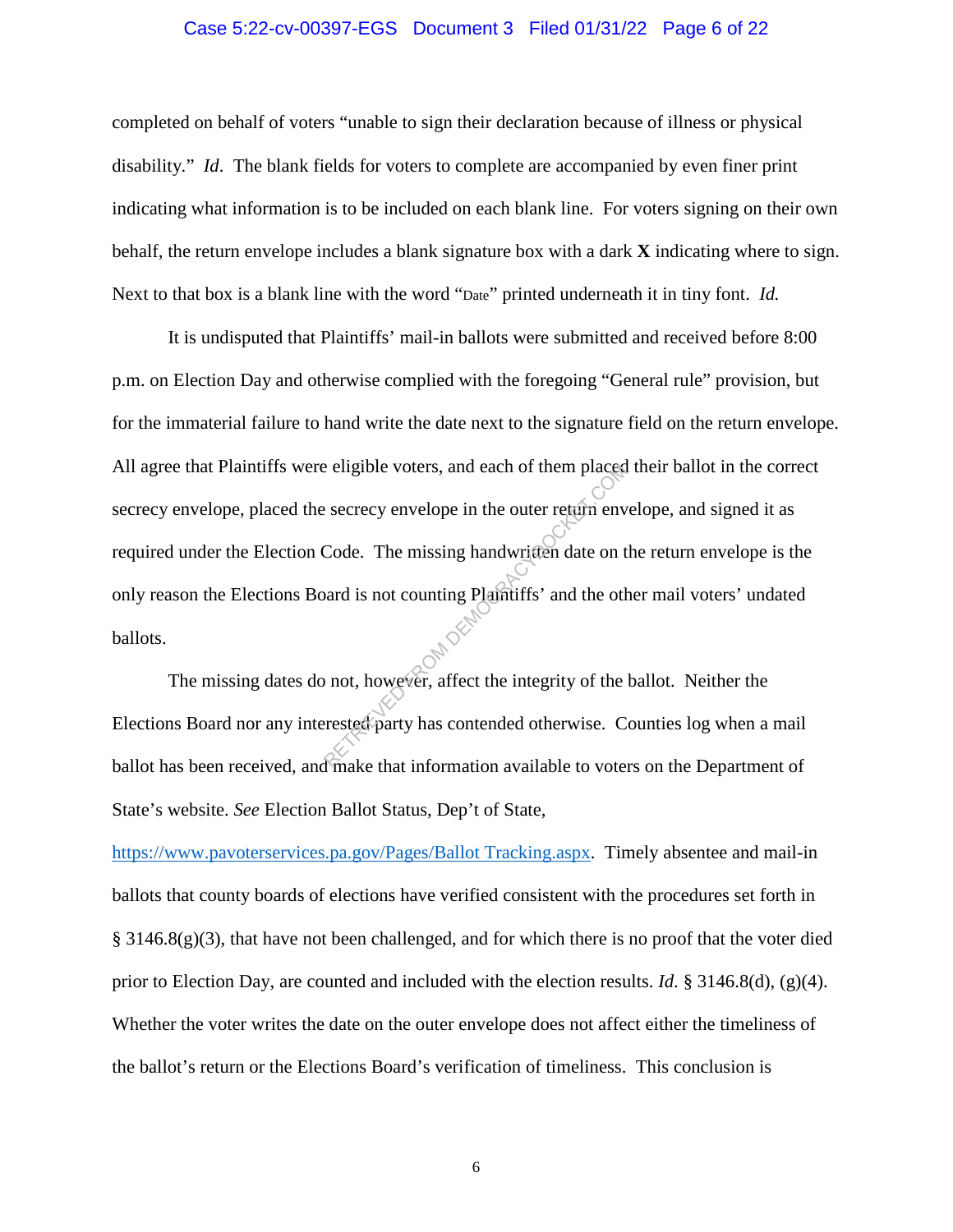#### Case 5:22-cv-00397-EGS Document 3 Filed 01/31/22 Page 7 of 22

consistent with the Pennsylvania Department of State's existing guidance, which instructs that the date written on the envelope is not "used to determine the eligibility of the voter." *See* Email from Jonathan Marks, Deputy Secretary for Elections & Commissions, Dep't of State, to County Election Officials (June 1, 2021).<sup>5</sup> In short, the requirement that the voter write the date is immaterial to the integrity of the electoral process.

Recognizing that the missing handwritten dates were immaterial, the Elections Board initially determined that it would count the 257 ballots at issue. However, following a Pennsylvania Commonwealth Court decision addressing whether *Pennsylvania law*—as opposed to the U.S. Constitution or Civil Rights Act—makes the date a precondition for counting the ballot, the Elections Board is now preparing to discard these ballots and certify the election without counting them on February 1, 2022. The Pennsylvania courts' treatment of this issue is sparse, and reliant on Pennsylvania, not federal, law. Trul Rights Act—makes the date a precent<br>
s now preparing to discard these ballots a<br>
ebruary 1, 2022. The Pennsylvania court<br>
ylvania, not federal, law.<br>
preme Court first addressed this issue du<br>
in ballots returned sign

The Pennsylvania Supreme Court first addressed this issue during the 2020 general election and ruled that mail-in ballots returned signed but not dated would be counted during the 2020 election. *See In re 2020 Canvass*, 241 A.3d at 1079 (opinion announcing judgment). The Pennsylvania Supreme Court did not, however, produce a majority opinion in that case. Three Justices concluded that undated ballots should be counted because the Pennsylvania Election Code's date rule is "directory" rather than mandatory. *Id*. at 1076–78 (opinion announcing judgment). A voter's non-compliance with some part of the Election Code can justify disenfranchisement, the plurality explained, only if the underlying instruction serves a "weighty interest." *Id*. at 1076. And the date written on the outer envelope "does not implicate any weighty interest." *Id*. at 1078.

<sup>&</sup>lt;sup>5</sup> A true and correct copy of the June 1, 2021 email reflecting the Pennsylvania Department of State's guidance is attached to Plaintiffs' Complaint as Ex. 6.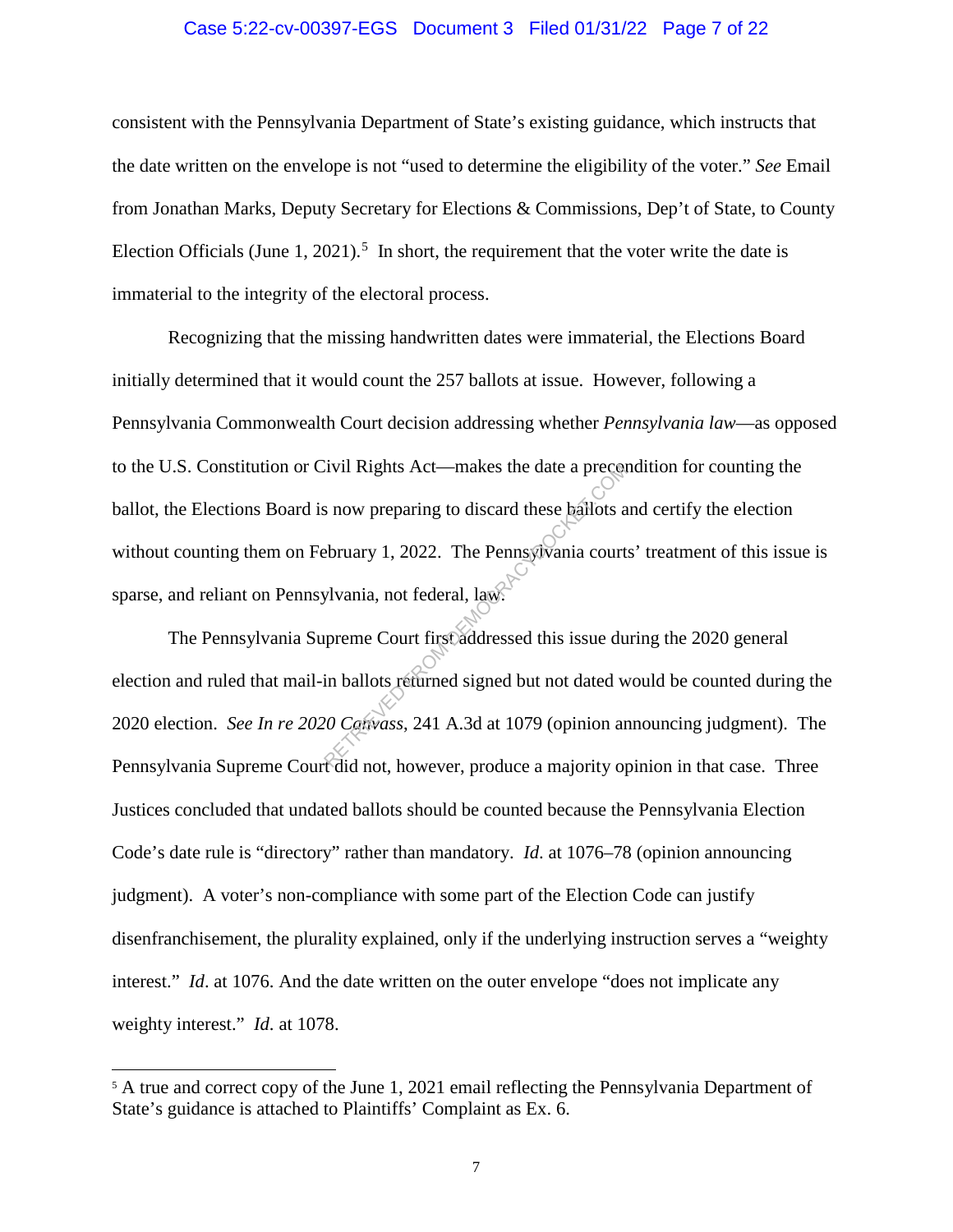#### Case 5:22-cv-00397-EGS Document 3 Filed 01/31/22 Page 8 of 22

Three other Justices wrote that undated ballots should not be counted, even for the 2020 election, because § 3146.6(a)'s and § 3150.16(a)'s "shall  $\ldots$  date" language supplies an unambiguous, mandatory direction. *Id.* at 1090–91 (Dougherty, J., concurring and dissenting). In concurring, one justice rejected the "weighty interest" analysis altogether, despite decades of Pennsylvania Supreme Court precedent applying that interpretive framework, writing instead that the Election Code's instruction that voters "shall . . . date" the outer envelope is an "unmistakable statutory directive" that voters must follow. *Id*. at 1085–87 (Wecht, J., concurring and dissenting). Justice Wecht agreed, however, that undated ballots should be counted for the 2020 election because even diligent voters would not have known the consequence of omitting the date. *Id*. at 1089 (Wecht, J., concurring and dissenting). Importantly, four justices, including Justice Wecht, observed that voiding undated ballots may conflict with the federal "Materiality Provision" in 52 U.S.C. § 10101(a)(2)(B), but declined to rest their decision on that issue. *Id.* at 1074 n.5 (opinion announcing judgment); *id*. at 1089 n.54 (Wecht, J., concurring and dissenting). diligent voters would not have known the<br>
FRIED FRIED FROM DEMOCRACY.<br>
UNION (a)(2)(B), but declined to rest their dougly judgment); *id*. at 1089 n.54 (Wecht, J.,<br>
mber 2021 election, a candidate for the Letter contract

Following the November 2021 election, a candidate for the Lehigh County Court of Common Pleas, David Ritter, challenged the Election Board's determination to count undated mail ballots, including the ballots timely submitted by Plaintiffs here. On November 30, 2021, the Lehigh County Court of Common Pleas affirmed the Election Board's decision to count all 261 ballots at issue pursuant to the analysis applied by the plurality in *In re 2020 Canvass*.<sup>6</sup> A copy of the decision is attached as Ex. 7 to Plaintiffs' accompanying Complaint. On January 3, 2022, in an unpublished, 2-1 opinion, the Commonwealth Court reversed the decision below, following the single-justice concurrence from *In re 2020 Canvass* as the decisive vote on whether the statutory language requiring a date is mandatory. *Ritter v. Lehigh Cnty. Bd. of* 

<sup>&</sup>lt;sup>6</sup> The candidate's state court challenge raised the 257 mail-in ballots that were missing a date on the outer envelope, along with 4 ballots that had the date written in the wrong place.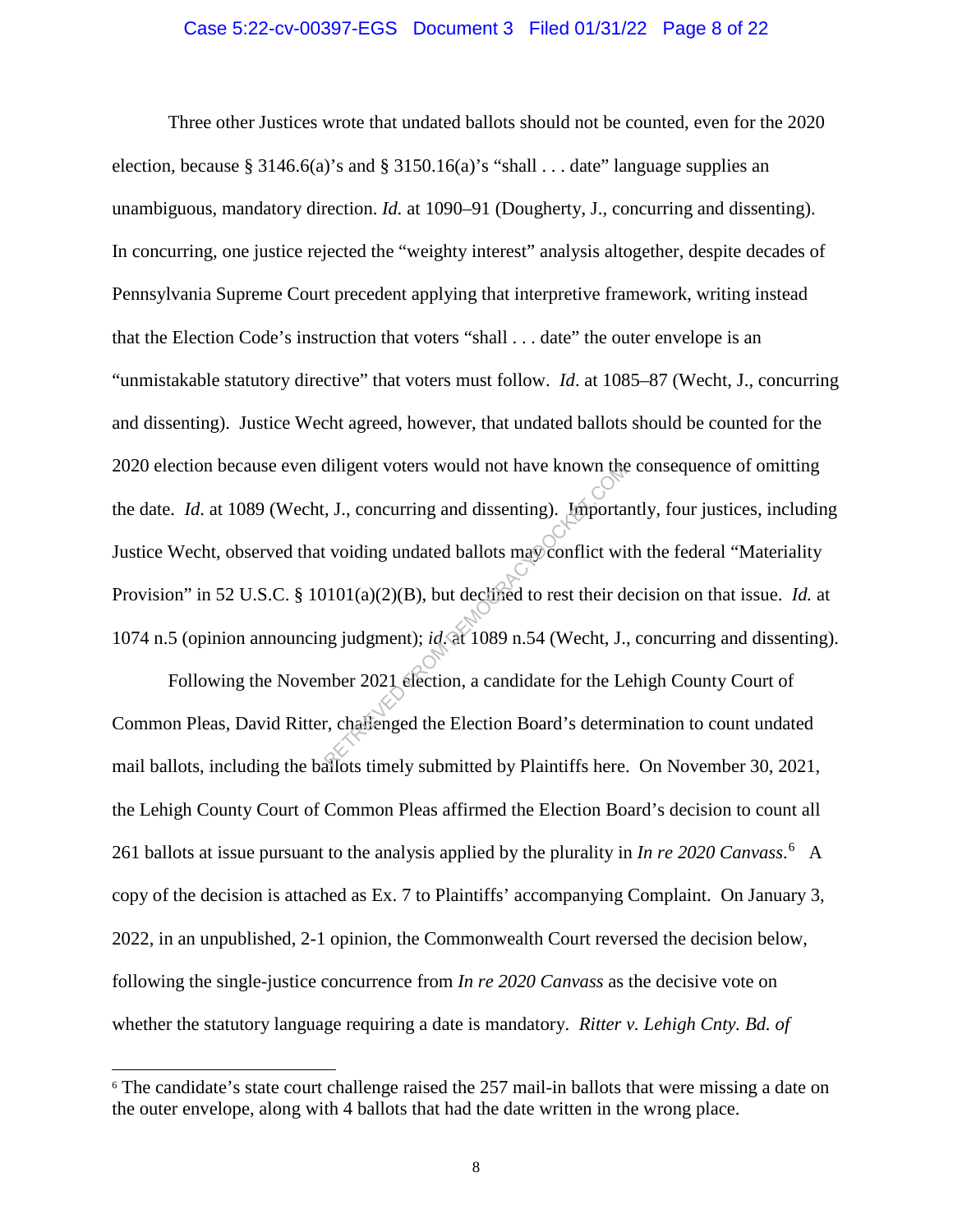#### Case 5:22-cv-00397-EGS Document 3 Filed 01/31/22 Page 9 of 22

*Elections*, No. 1322 C.D. 2021, 2022 WL 16577 (Pa. Commw. Ct. Jan. 3, 2022). A copy of the slip opinion is attached as Ex. 8 to Plaintiffs' Complaint. The *Ritter* decision rested on state statutory grounds. The Commonwealth Court did not consider the voters' fundamental right to vote under the U.S. or Pennsylvania constitutions, and discussed a secondary argument under the Materiality Provision only in passing, and only because it was raised *sua sponte* by the common pleas court. On January 27, the Pennsylvania Supreme Court denied review. *Ritter v. Lehigh Cnty. Bd. Of Election*, No. 9 MAL 2022, 2022 WL 244122 (Pa. Jan. 27, 2022).

Now, the otherwise valid ballots of 257 Lehigh County voters, including Plaintiffs, will not be counted when the Defendant Elections Board votes to certify the election results on Tuesday morning, February 1.<sup>7</sup> The impending disenfranchisement of Plaintiffs and similarly situated voters constitutes irreparable harm for which there is no adequate remedy at law.

#### **III. ARGUMENT**

 $\overline{a}$ 

The requested injunctive relief is necessary to prevent summary violation of Plaintiffs' most fundamental rights. Rule 65 of the Federal Rules of Civil Procedure requires this Court to consider four factors in deciding Plaintiffs' request for a preliminary injunction: (1) whether Plaintiffs have shown a reasonable probability of success on the merits of their underlying claims; (2) whether Plaintiffs will be irreparably harmed by denial of the relief; (3) whether granting preliminary relief will result in even greater harm to the non-moving party; and (4) whether the requested relief is in the public interest." *B.H. v. Easton Area Sch. Dist.*, 725 F.3d 293, 302 (3d Cir. 2013) (en banc).<sup>8</sup> Each and every one of these factors weighs in favor of granting a temporary restraining order and preliminary injunction in this case. Exercise Board votes to certify the Contract Contract Contract Contract Contract Contract Contract Contract Contract Contract Contract Contract Contract Contract Contract Contract Contract Contract Contract Contract Contra

<sup>&</sup>lt;sup>7</sup> The four voters who included a date but placed it incorrectly will be counted.

<sup>8</sup> Because this is a non-commercial case where no money is at issue, and the balance of hardships favors the Plaintiff voters, the security bond requirement set forth at Fed. R. Civ. P. 65(c) should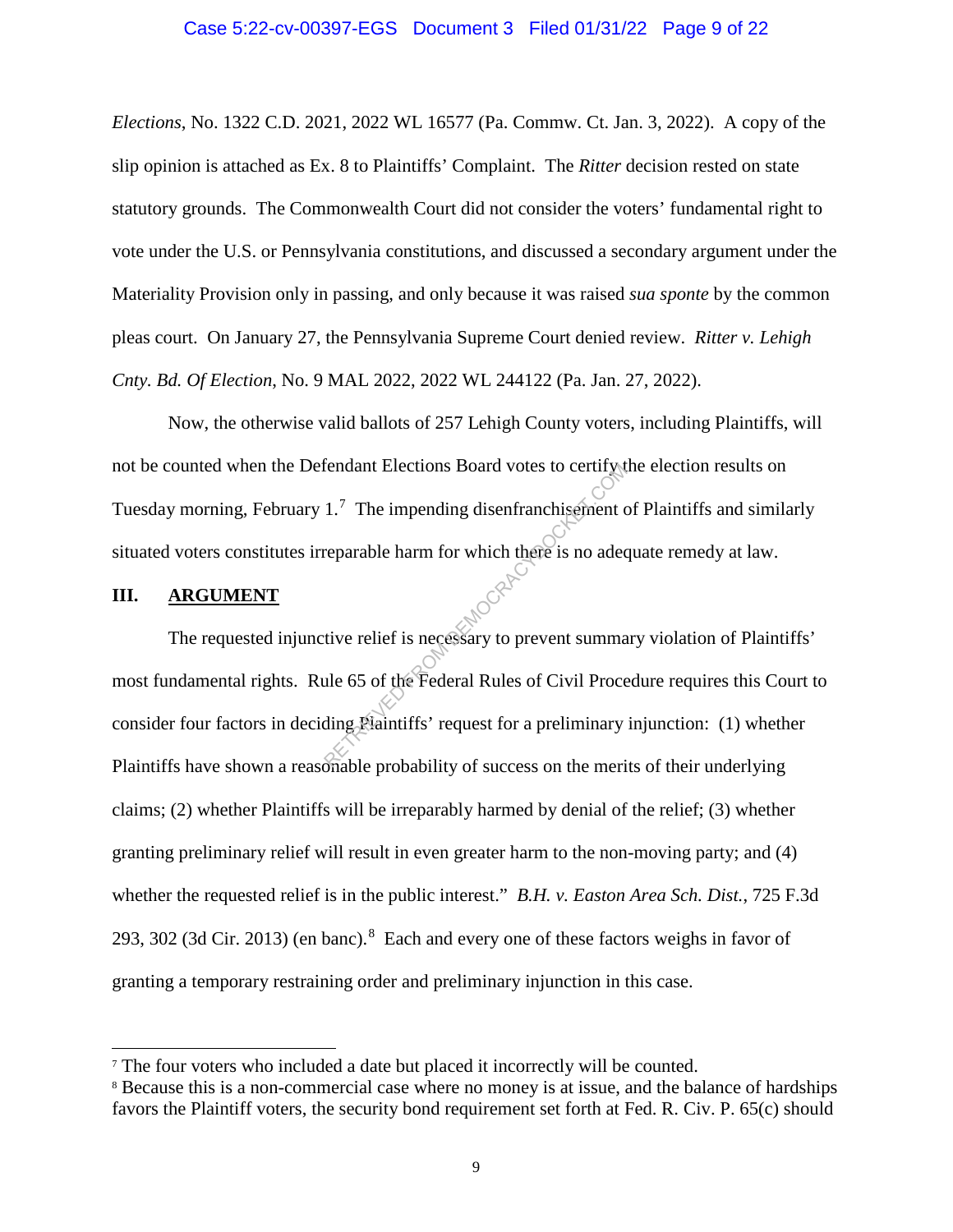# **A. PLAINTIFFS ARE LIKELY TO SUCCEED ON THE MERITS OF THEIR CONSTITUTIONAL AND CIVIL RIGHTS ACT CLAIMS.**

Plaintiffs bring this action pursuant to 42 U.S.C. § 1983, which imposes liability for "the

deprivation of any rights, privileges, or immunities secured by the Constitution and laws" of the

United States. Here, Plaintiffs set forth multiple claims for deprivation of their basic right to

vote in violation of the Civil Rights Act of 1964 ("CRA") and the First and Fourteenth

Amendments to the U.S. Constitution. Each of those claims is likely to succeed.

# **1. Rejecting Plaintiffs' Ballots for the Immaterial Omission of Handwritten Dates on Return Envelopes Violates the Materiality Provision of the Civil Rights Act of 1964.**

Summarily tossing out every mail-in ballot missing a handwritten date on the return

envelope violates the CRA. Section 10101 (formerly codified at 42 U.S.C. § 1971), also known

as the "Materiality Provision" of the CRA, states in relevant part that:

[N]o person acting under color of state law shall . . . deny the right of any individual to vote in any election because of an error or omission on any record or paper relating to any application, registration, or other act requisite to voting**,** *if such error or omission is not material in determining whether such individual is qualified under State law to vote in such election*. ut every mail-in ballot missing a handwri<br>Section 10101 (formerly codified at 42 U<br>n" of the CRA, states in relevant part that<br>nder color of state law shall ... deny the<br>because of an error or omission on any re<br>stration,

52 U.S.C. § 10101(a)(2)(B) (emphasis added). This provision was enacted to end requirements that "served no purpose other than as a means of inducing voter-generated errors that could be used to justify" denying the right to vote. *Fla. State Conf. of NAACP v. Browning*, 522 F.3d 1153, 1173 (11th Cir. 2008).

Notably, several justices of the Pennsylvania Supreme Court recognized that federal

courts have repeatedly "barred the enforcement of several administrative requirements to

 $\overline{a}$ 

disqualify electors" under the Materiality Provision, *In re 2020 Canvass*, 241 A.3d at 1074 n.5

be waived. *See B.H. v. Easton Area Sch. Dist.*, 827 F. Supp. 2d 392, 409 (E.D. Pa. 2011) (citing *Elliot v. Kiesewetter*, 98 F.3d 47, 59–60 (3d Cir. 1996)).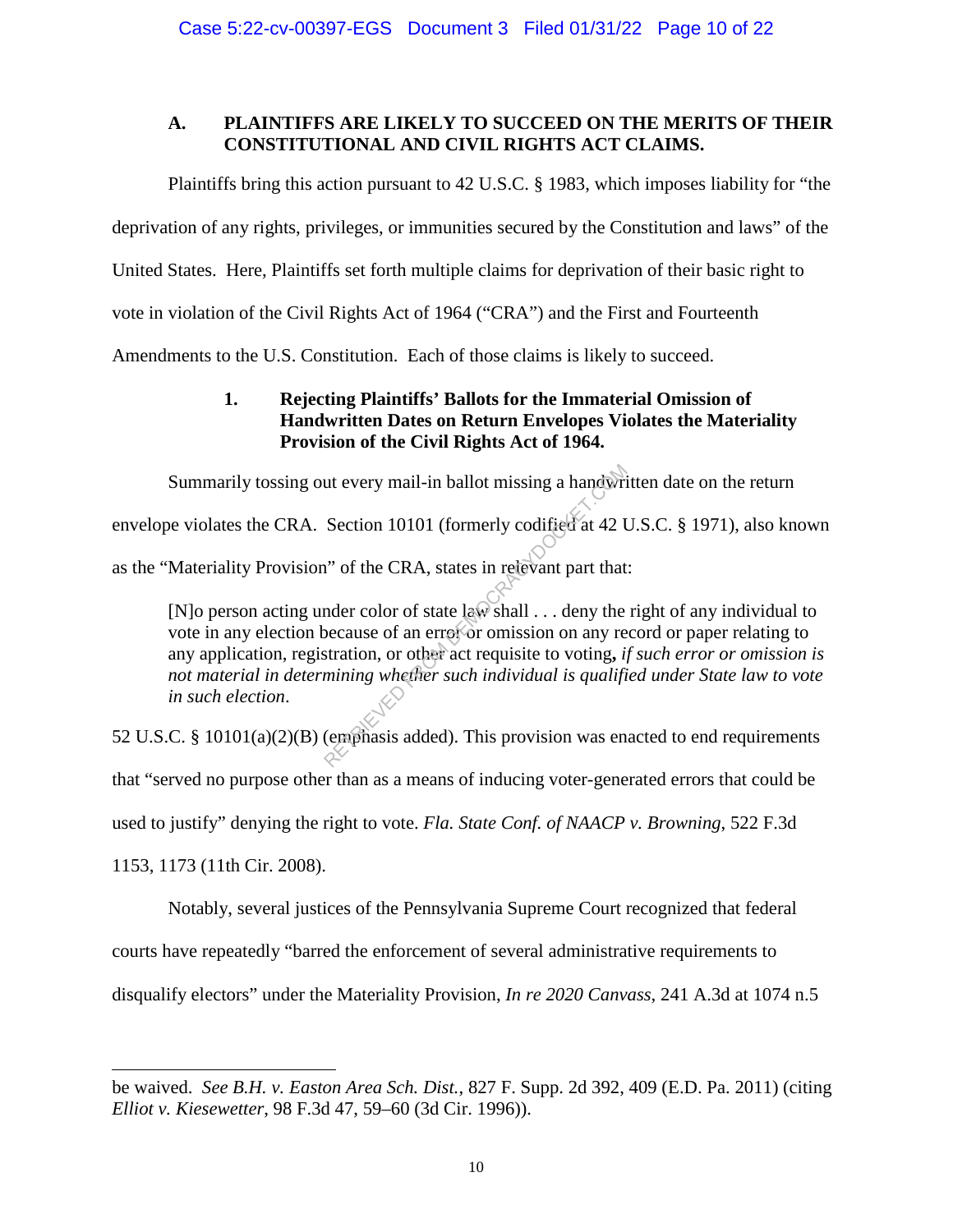### Case 5:22-cv-00397-EGS Document 3 Filed 01/31/22 Page 11 of 22

(opinion announcing the judgment), and observed that voiding undated ballots under these circumstances might conflict with the CRA. *Id. See also id*. at 1089 n.54 (Wecht, J., concurring and dissenting). While it ultimately did not rule on this issue, the Pennsylvania Supreme Court still determined that undated mail-in ballots should count in the 2020 election based on an analysis of Pennsylvania law.

When Ritter's challenge to these 2021 Lehigh County ballots raised the same undatedballot issue, the Commonwealth Court wrote a single paragraph reflecting its cursory view of the CRA at the end of its unpublished decision. *See Ritter*, 2022 WL 16577, at \*9.<sup>9</sup>

# **a.** *Discarding mail-in ballots denies the right to vote within the meaning of the Materiality Provision.*

The CRA directs that "vote" in this context means "*all action necessary to make a vote effective including***,** but not limited to, registration or other action required by State law prerequisite to voting, *casting a ballot, and having such ballot counted and included in the appropriate totals of votes cast* with respect to candidates for public office and propositions for which votes are received in an election." *Id.* §§ 10101(a)(3)(A), 10101(e) (emphasis added). Examing of the Materiality Provision<br>
eaning of the Materiality Provision<br>
t "vote" in this context means "all action<br>
imited to, registration or other action request<br>
g a ballot, and having such ballot counter<br>
ast with

<sup>9</sup> Plaintiffs here were not parties to the *Ritter* litigation, nor were they in privity with any of the parties to that case, which was brought and litigated by judicial candidates vying for the remaining Lehigh County Common Pleas seat that may be impacted by the as-yet uncounted votes. Accordingly, the Commonwealth Court's cursory review of the Materiality Provision is not binding on Plaintiffs and does not constrain this Court's review of this issue of federal law. *See Vuyanich v. Smithton Borough*, 5 F. 4th 379, 388 (3d Cir. 2021) (declining to apply *Rooker-Feldman* doctrine where plaintiffs were not party to a prior federal suit). In any event, the Commonwealth Court summarily dismissed the CRA argument on the theory that the Materiality Provision applies only to the voter registration process and determination of *eligibility* to vote. *Id.* (citing *Friedman v. Snipes*, 345 F. Supp. 2d 1356 (S.D. Fla. 2004)). This perceived limitation on the Materiality Provision finds no support in the statute itself, and the net result of the Commonwealth Court's decision is an application of Pennsylvania law that denies Plaintiffs' right to vote on grounds that are immaterial to whether the voter "is qualified under State law to vote. . . ." 52 U.S.C. § 10101(a)(2)(B). Faced with such a conflict between state and federal election law, under the Constitution's Supremacy Clause federal law prevails. U.S. Const. art. VI, cl. 2. *See also*, *Murphy v. NCAA*, 138 S. Ct. 1461, 1480 (2018) (describing conflict preemption).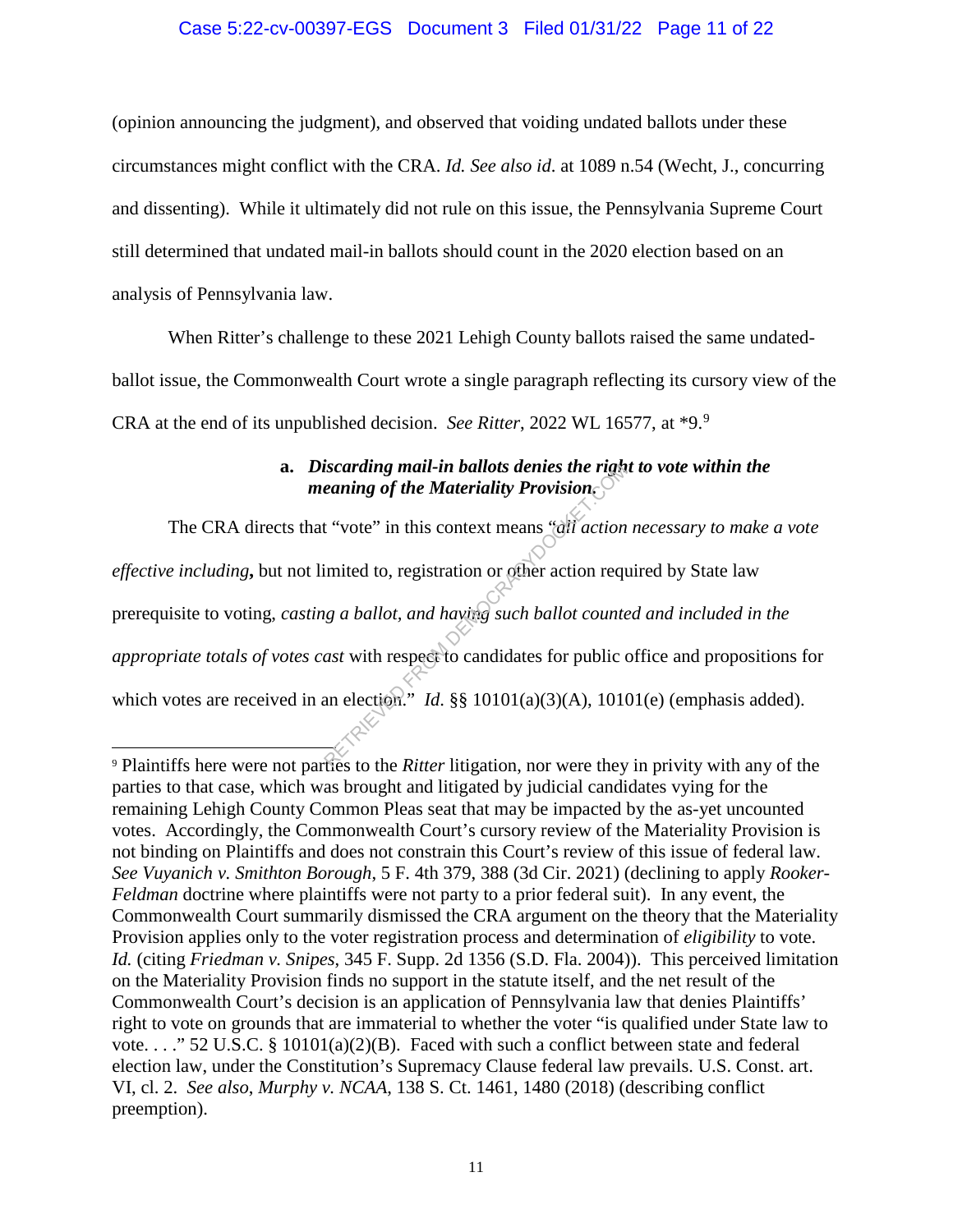#### Case 5:22-cv-00397-EGS Document 3 Filed 01/31/22 Page 12 of 22

Therefore, the statute "by definition includes not only the registration and eligibility to vote, but also the right to have that vote counted" and "prohibits officials from disqualifying votes for immaterial errors and omissions." *Ford v. Tenn. Senate*, No. 06-2031-DV, 2006 WL 8435145, at \*11 (W.D. Tenn. Feb. 1, 2006). The Department of Justice, which has non-exclusive statutory authority to institute civil actions for violations of the Materiality Provision, is in accord, stating in the DOJ Justice Manual that the Materiality Provision "prohibits any person acting under color of law from denying eligible persons the right to vote or failing *or refusing to count* their votes," DOJ Justice Manual § 8-2.271 (2018) (emphasis added).

The CRA's legislative history confirms that Congress broadly "intended to address those state election practices that increase the number of errors or omissions on papers or records related to voting and provide an excuse to disenfranchise otherwise qualified voters." *League of Women Voters of Ark. v. Thurston*, No. 5:20-CV-05174, 2021 WL 5312640, at \*4 (W.D. Ark. Nov. 15, 2021); *see also Schwier v. Cox*, 340 F.3d 1284, 1294 (11th Cir. 2003) (noting that the provision was intended to prevent elections offices from "requiring unnecessary information"). The legislative history of the provision demonstrates Congressional concern that voters are disenfranchised for immaterial, "hyper-technical" errors that do not place their actual eligibility to vote in doubt. *See* Justin Levitt, *Resolving Election Error: The Dynamic Assessment of Materiality*, 54 Wm. & Mary L. Rev. 83, 147–48 (2012). re history continues that Congress broadly<br>
ncrease the number of errors or omission<br>
an excuse to disenfranchise otherwise q<br>
arston, No. 5:20-CV-05174, 2021 WL 53<br>
wier v. Cox, 340 F.3d 1284, 1294 (11th Computer of the c

Here, the Elections Board's intention to discard votes, apart from any determination as to eligibility of voters, clearly constitutes denial of the right to vote as described in the Materiality Provision.

> **b.** *Omission of the handwritten date on a mail-in ballot return envelope is "an error or omission on any record or paper related to [an] . . . act requisite to voting."*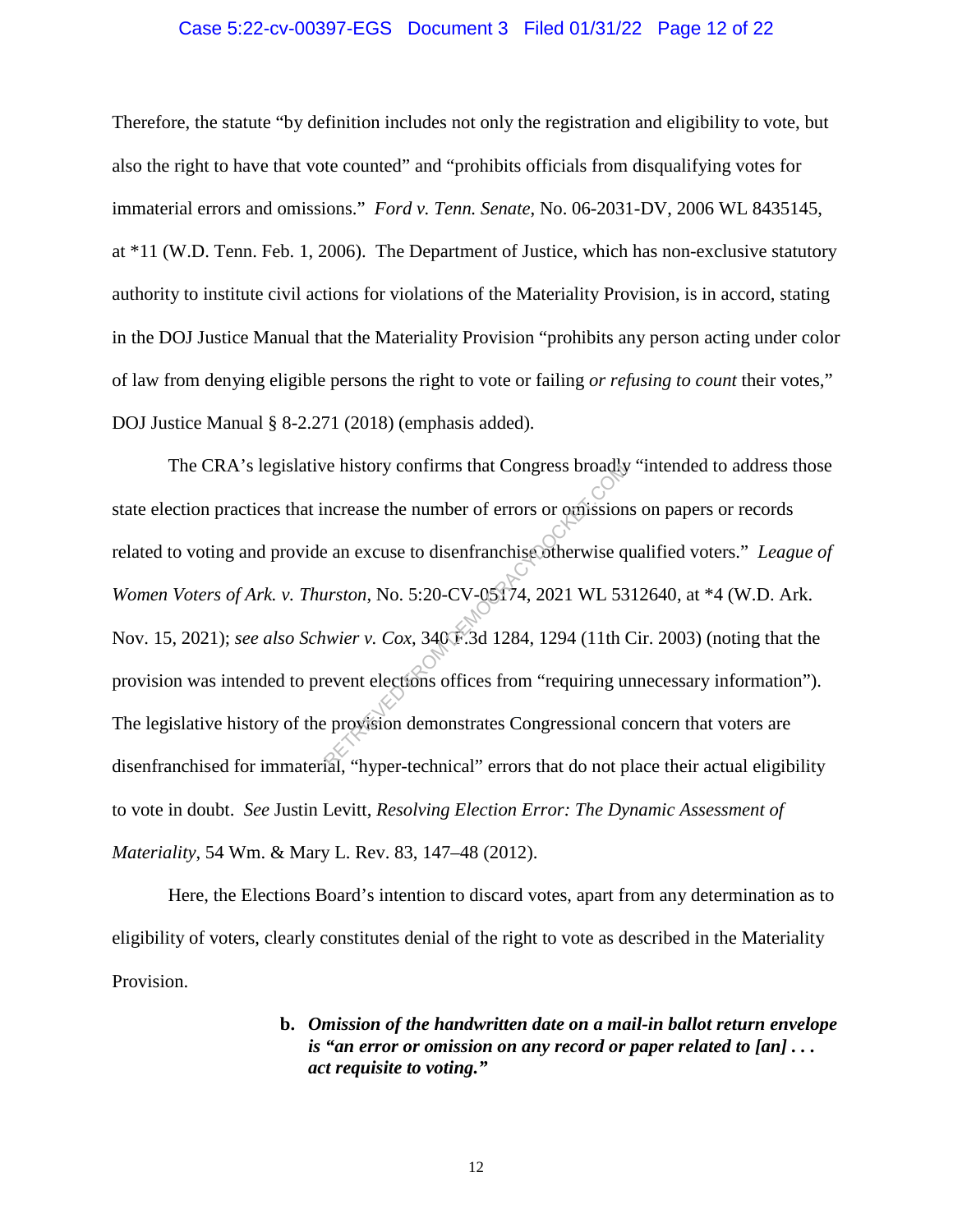#### Case 5:22-cv-00397-EGS Document 3 Filed 01/31/22 Page 13 of 22

The Materiality Provision applies to any "error or omission on any record or paper related to any . . . act requisite to voting." 52 U.S.C. § 10101(a)(2)(B). Because the statutory definition of "vote" includes "all action necessary to make a vote effective including . . . casting a ballot, and having such ballot counted," *id*. § 10101(e), a plain reading of the statute means that the Elections Board may not deny the right to vote based on an immaterial error or omission occurring at any point in the process, including in the submission of a mail-in ballot. The U.S. District Court for the Northern District of Georgia decision in *Martin v. Crittenden* is instructive. 347 F. Supp. 3d 1302, 1308–09 (N.D. Ga. 2018). The court was confronted with rejection of mail-in ballots based on voters' failure to provide their year of birth, among "other clerical mistakes," *id.* at 1306, and found that such rejections violated the CRA's Materiality Provision, *id.* at 1308–09. Like the rejection of ballots based on "clerical mistakes" in *Martin*, the Lehigh County Elections Board's rejection of ballots here is governed by the CRA because it is based on "an error or omission on any record or paper related to any . . . act requisite to voting." Fracture to provide their year of birth<br>
bund that such rejections violated the CR<br>
ection of ballots based on "clerical mistak<br>
jection of ballots here is governed by the<br>
record or paper related to any . . . act record t

Applying the plain statutory language, any county that rejects undated ballots has, under the color of state law, denied the right to vote for failure to comply with an act that the Election Code (as interpreted by the Commonwealth Court in *Ritter*) has made "requisite to voting." In addition, as set forth in the accompanying Plaintiff Affidavits, failing to comply with the date rule was "error or omission" on the part of each voter. *See* Ex. 1–5 to Compl. Indeed, it should be self-evident that any failure to add the date next to the voter's signature was an "error or omission" on their part. The 257 ballots being rejected here are those ballots submitted by or on behalf of individuals who *omitted* from the outer envelope information that the relevant statutes solicit, and thus *erred* in complying with an act that either the Pennsylvania Election Code or a county board of elections has made requisite to voting. *See* Jan. 27, 2022 Lehigh C.P. Order, Ex.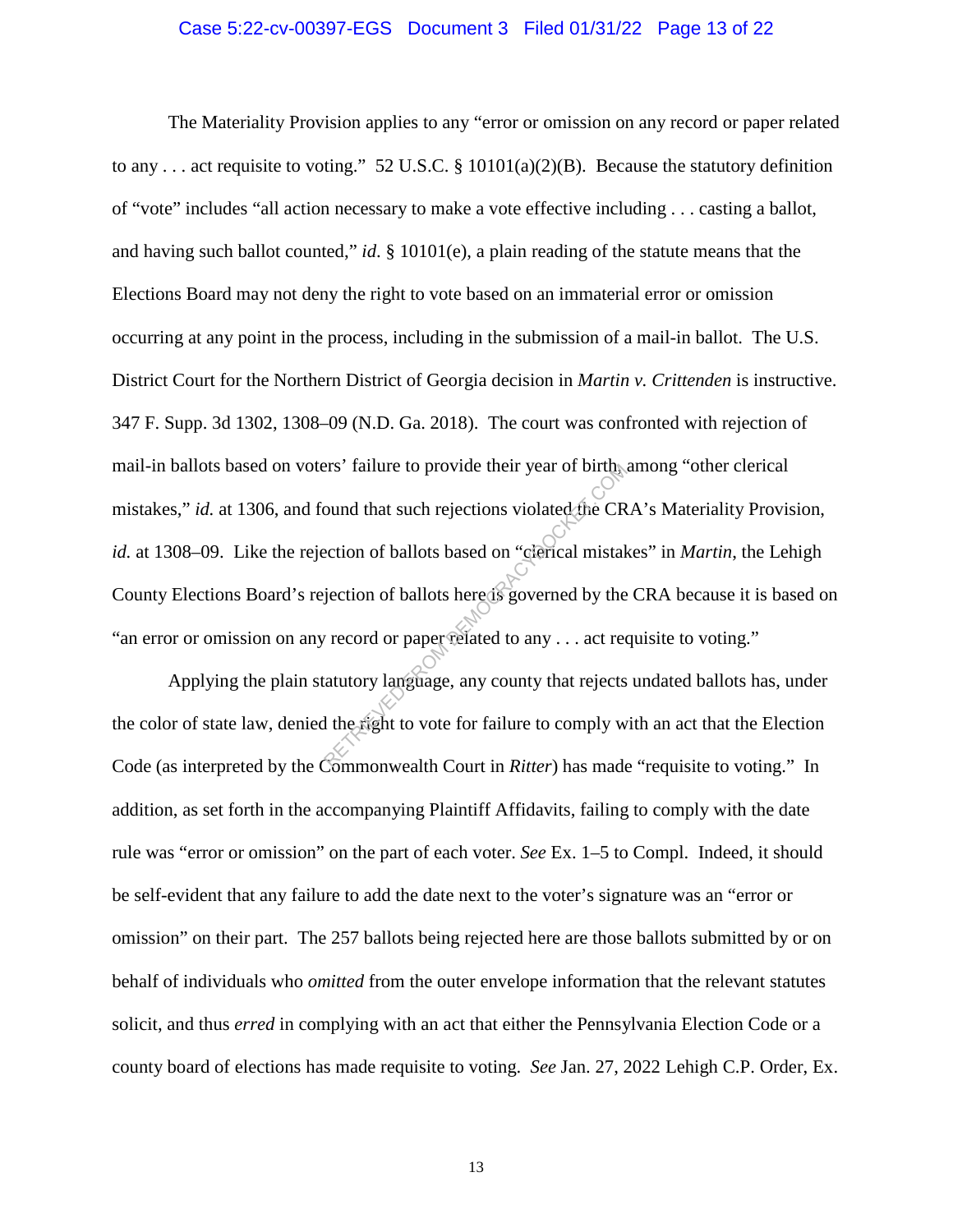#### Case 5:22-cv-00397-EGS Document 3 Filed 01/31/22 Page 14 of 22

9 to Compl. (directing the Elections Board to exclude the 257 ballots that "fail to include a date on the return envelope").

Finally, the envelope from which the date has been omitted is a "record or paper" within the meaning of the Materiality Provision. Like "act requisite to voting," what qualifies as a "record or paper" is defined by its relevance to the act of voting. In other words, the papers and records covered by the Materiality Provision are those that state law or counties make requisite to voting. Insofar as the Elections Board is applying the Election Code in such a way as to require invalidation of undated ballots, then the outer envelope is a "record or paper relating to . . . [an] act requisite to voting." In all, failing to date an outer envelope is "an error or omission on any record or paper related to [an] . . . act requisite to voting.  $\sqrt[2]{52}$  U.S.C. § 10101(a)(2)(B). MOCRAFICTOCK

# **c.** *The date rule is not material to determining a voter's qualifications.*

At least two recent federal cases support the conclusion that state laws requiring voters to include ministerial information on mail-in ballot envelopes violate the CRA Materiality Provision where such information was immaterial to determining a voter's qualification to vote. *See*, *e.g.*, *Martin*, 347 F. Supp. 3d 1302, *reconsideration denied*, 1:18-CV-4776-LMM, 2018 WL 9943564 (N.D. Ga. Nov. 15, 2018) (birth date requirement); *Sixth Dist. of Afr. Methodist Episcopal Church v. Kemp*, No. 1:21-CV-01284-JPB, 2021 WL 6495360, at \*14 (N.D. Ga. Dec. 9, 2021) (allowing claim under materiality provision to survive a motion to dismiss). Several other federal courts have struck down similarly immaterial administrative requirements precisely because they bore no relationship to voter qualifications. *See, e.g.*, *Schwier v. Cox*, 439 F.3d 1285, 1286 (11th Cir. 2006) (holding that a Social Security number is not "material" in determining whether a resident is qualified to vote); *Wash. Ass'n of Churches v. Reed*, 492 F.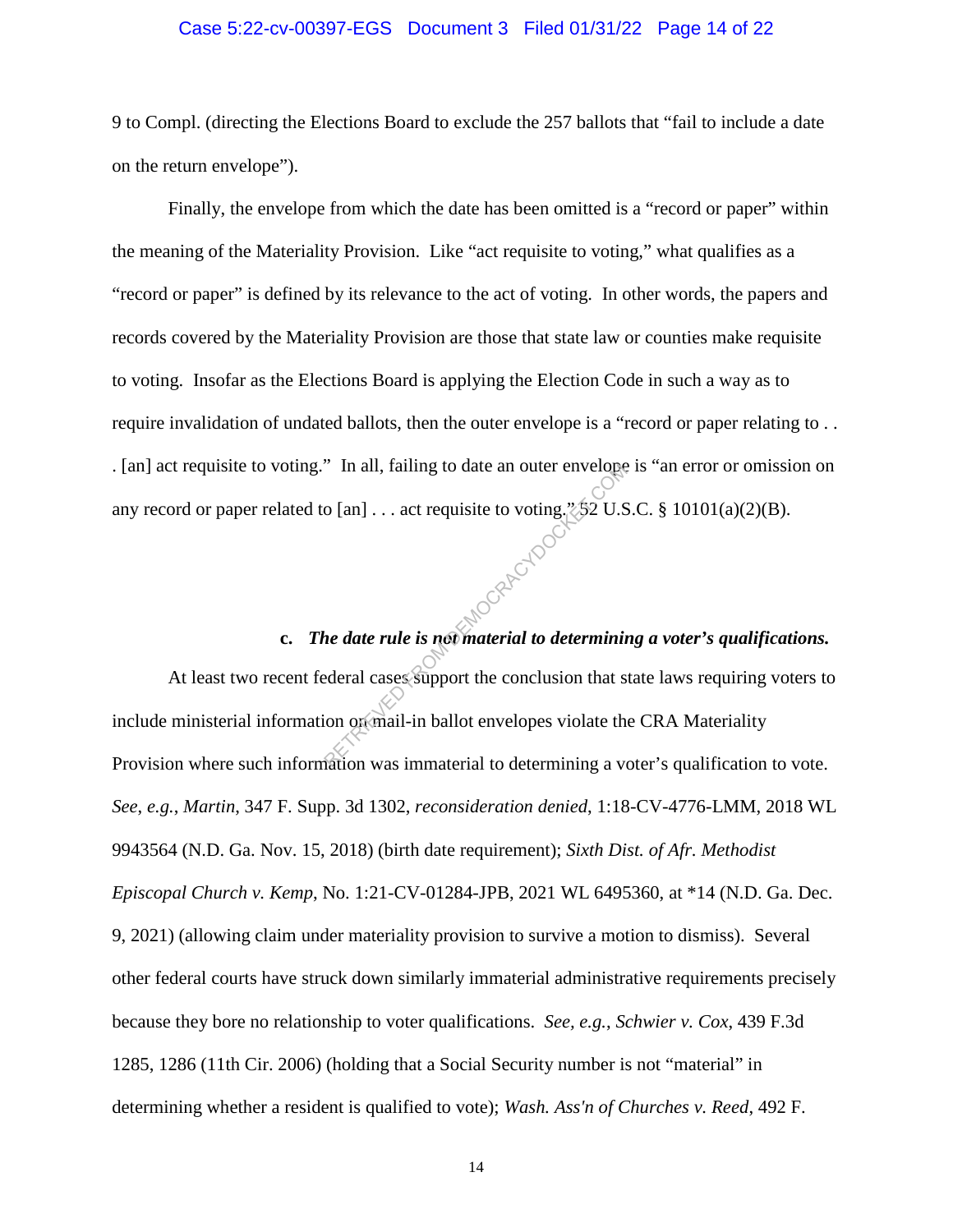#### Case 5:22-cv-00397-EGS Document 3 Filed 01/31/22 Page 15 of 22

Supp. 2d 1264 (W.D. Wash. 2006) (enjoining enforcement of "matching" statute, requiring state to match potential voter's name to Social Security Administration or Department of Licensing database, because failure to match applicant's information was not material to determining qualification to vote).

Similarly, the date requirement on Pennsylvania mail-in return envelopes is an administrative requirement that is not material to determine a person's eligibility to vote, and therefore violates the CRA. Indeed, unlike the date-of-birth requirements at issue in *Martin* and *Sixth District AME Church*—which were rejected as "immaterial" within the meaning of the CRA,10 despite having some use for identity verification—a date on the mail-in declaration that was timely received by the Elections Board has *no* material value in determining whether a Lehigh County voter is qualified to vote. *See Martin*,  $34\overline{p}$  F. Supp. 3d at 1308–09.

In Pennsylvania, the state constitution establishes the "qualifications" needed in order to "be entitled to vote at all elections." To qualify as an eligible voter, each individual is only required to be: Elections Board has *no* material value in dependence of the Slections Board has *no* material value in defined to vote. *See Martin*, 34 $\Re$ F. Supp. 3c state constitution establishes the "qualificitions." To qualify as a

● A citizen of the United States;

 $\overline{a}$ 

- Over the age of eighteen (as modified by the Twenty-Sixth Amendment to the United States Constitution);
- A resident of the Commonwealth of Pennsylvania; and
- A resident of the election district in which the person offers to vote.

Pa. Const. Art. VII, § 1. The date on which an eligible voter completed and signed a mail-in ballot bears no relation to voter qualification in Pennsylvania, especially where there is no question that the ballots were timely submitted before the voting deadline.

<sup>10</sup> Courts have not established a clear standard for materiality under the CRA. In *Florida State Conference of the NAACP v. Browning*, 522 F.3d 1153 (11th Cir. 2008), the 11th Circuit explained that there are "two kinds of 'materiality,'" in federal law, "one similar to minimal relevance and the other closer to outcome-determinative." *Id.* at 1174. Under either standard, however, a date on the declaration envelope is immaterial, because it has no value whatsoever in determining whether someone is qualified to vote.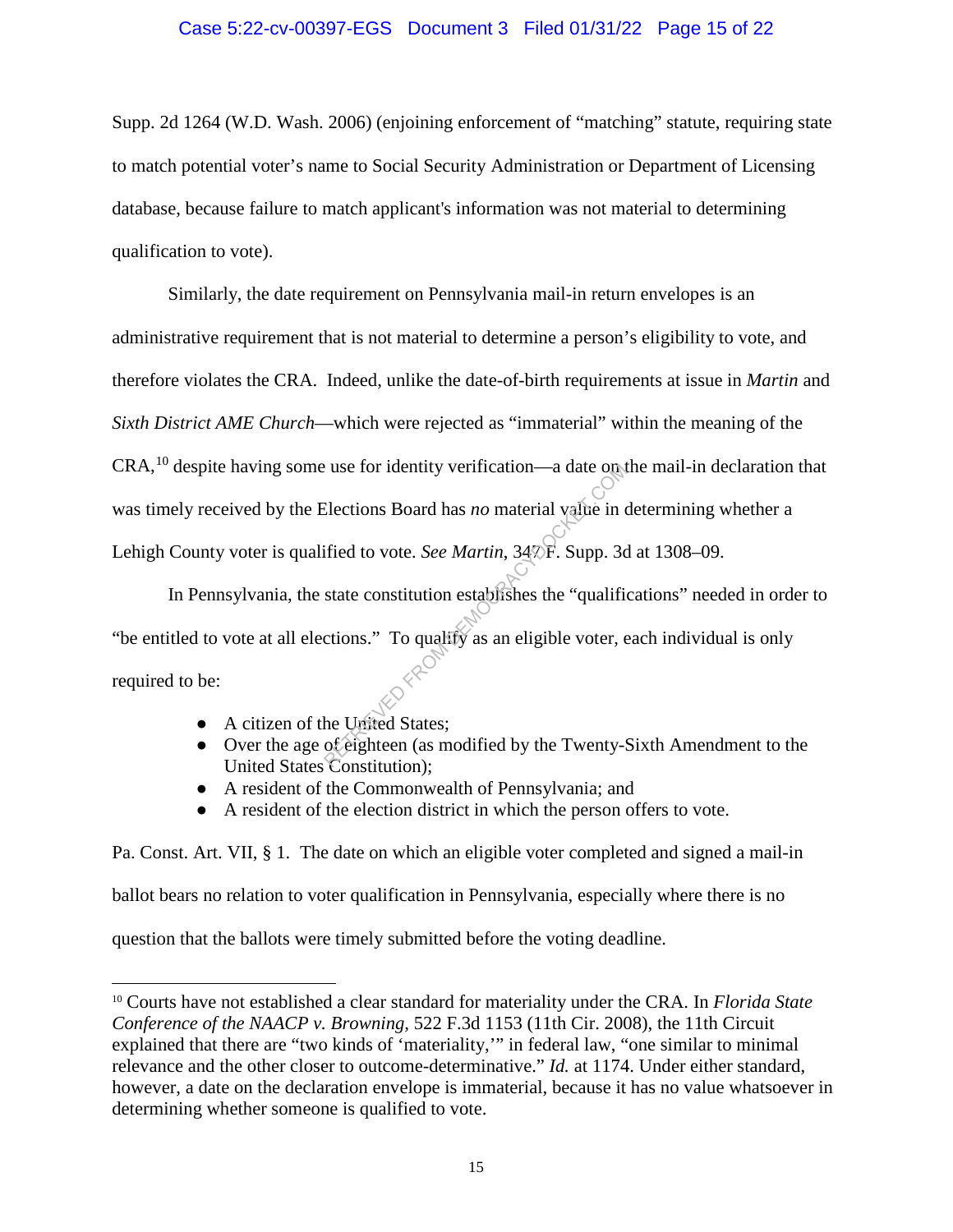#### Case 5:22-cv-00397-EGS Document 3 Filed 01/31/22 Page 16 of 22

Therefore, by any measure, a date requirement on Pennsylvania mail-in return envelopes is immaterial to voter qualifications and, therefore, violates the CRA.

## **2. The Decision to Disenfranchise Plaintiffs Violates the Voters' Rights Under the First and Fourteenth Amendments to the U.S. Constitution.**

Determining whether a regulation imposes an unconstitutional burden on voting requires application of the framework of *Anderson v. Celebrezze*, 460 U.S. 780 (1983), and *Burdick v. Takushi*, 504 U.S. 428 (1992). The *Anderson/Burdick* framework requires a court to "weigh 'the character and magnitude of the asserted injury to the rights protected by the First and Fourteenth Amendments that the plaintiff seeks to vindicate' against 'the precise interests put forward by the State as justifications for the burden imposed by its rule,' taking into consideration 'the extent to which those interests make it necessary to burden the plaintiff's rights.'" *Burdick*, 504 U.S. at 434 (quoting *Anderson*, 460 U.S. at 788–89). Strict scrutiny applies when the right to vote is "subjected to 'severe' restrictions." *Burdick*, 504 U.S. at 434*.* When a challenged regulation "imposes only 'reasonable, nondiscriminatory restrictions' upon the First and Fourteenth Amendment rights of voters, 'the State's important regulatory interests are generally sufficient to justify' the restrictions." *Id.* (quoting *Anderson*, 460 U.S. at 788). burden imposed by its rule,' taking into<br>t necessary to burden the plaintiff's right<br>U.S. at 788–89). Strict secutiny applies<br>tions." *Burdick*, 504 U.S. at 434. When<br>nondiscriminatory restrictions' upon the l<br>tions." *Bur* 

*Northeast Ohio Coalition for the Homeless v. Husted*, 837 F.3d 612 (6th Cir. 2016), is instructive. In *Husted*, the court held that a rigid requirement for a voter to write their correct address and birthdate on absentee-ballot identification envelopes was not justified by any state interest, even though "the burden is small for most voters." *Id.* at 632. The Ohio law at issue required automatic rejection of absentee ballots where the voter incorrectly wrote their address or birthdate on the identification envelope, meaning "identifiable voters may be disenfranchised based only on a technicality." *Id.* Ohio failed to specifically explain how its posited interests in combatting voter fraud and standardizing identification-envelope requirements would be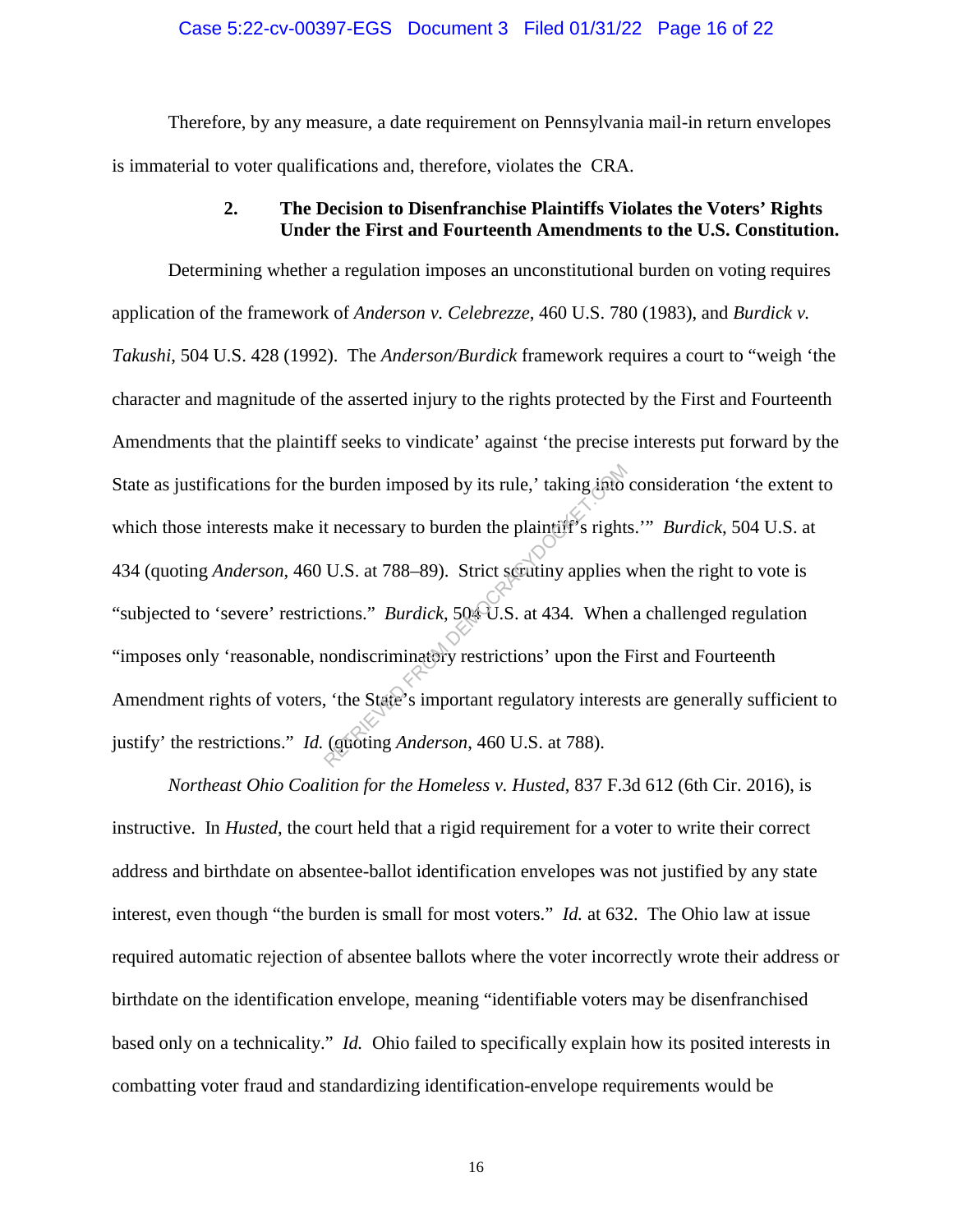#### Case 5:22-cv-00397-EGS Document 3 Filed 01/31/22 Page 17 of 22

advanced by the requirement. *See id.* at 631–34. Additionally, neither interest made it "necessary to burden" voting rights in that manner, as there were sufficient alternatives to address those interests "without the heavy-handed requirement of ballot rejection on a technicality." *Id.* at 633–34.

Similarly here, Lehigh County is imposing a rigid requirement that voters write a date on their mail-in ballot return envelopes, or automatically "be disenfranchised based only on a technicality." *See id.* at 632. The burden of requiring voters to date the return envelope for a mail-in ballot is small, but not zero. 257 Lehigh County voters, including Plaintiffs, submitted mail-in ballots with undated envelopes. Plaintiffs believed they followed all instructions for completing and submitting their mail-in ballots and, nonetheless, inadvertently submitted their ballots in undated return envelopes. *See* Ex. 1–5 attached to Compl.

Like Ohio in *Husted*, Lehigh County has no "important regulatory interest," *Burdick*, 504 U.S. at 434, to justify even this relatively small burden on the fundamental right to vote. While proponents of the date requirement offered justifications in the Pennsylvania state court cases addressing this provision—*see In re 2020 Canvass*, 241 A.3d at 1090–91 (Dougherty, J., concurring and dissenting) (analyzing as part of state statutory interpretation whether the state had a "weighty interest" in a mandatory date requirement)—none of those proffered "weighty interests" relates to voter qualifications. First, a date written on the return envelope is not necessary to confirm a voter's "desire to cast [a mail-in ballot] in lieu of voting in-person. *See id*. at 1090. The act of requesting a mail-in ballot, filling it out, and returning it more than suffices to demonstrate a desire to vote by mail. Even if voters who requested a mail-in ballot later decide to vote in person, they are prevented from doing so under Pennsylvania law unless they return the blank mail-in ballot at the polling place before voting in person. 25 P.S. §§ envelopes. Plaintiffs believed they follow<br>heir mail-in ballots and, nonetheless, inadelphes. See Ex. 1–5 attached to Compl.<br>Lehigh County has no important regular<br>his relatively small burden on the fundam<br>rement offered j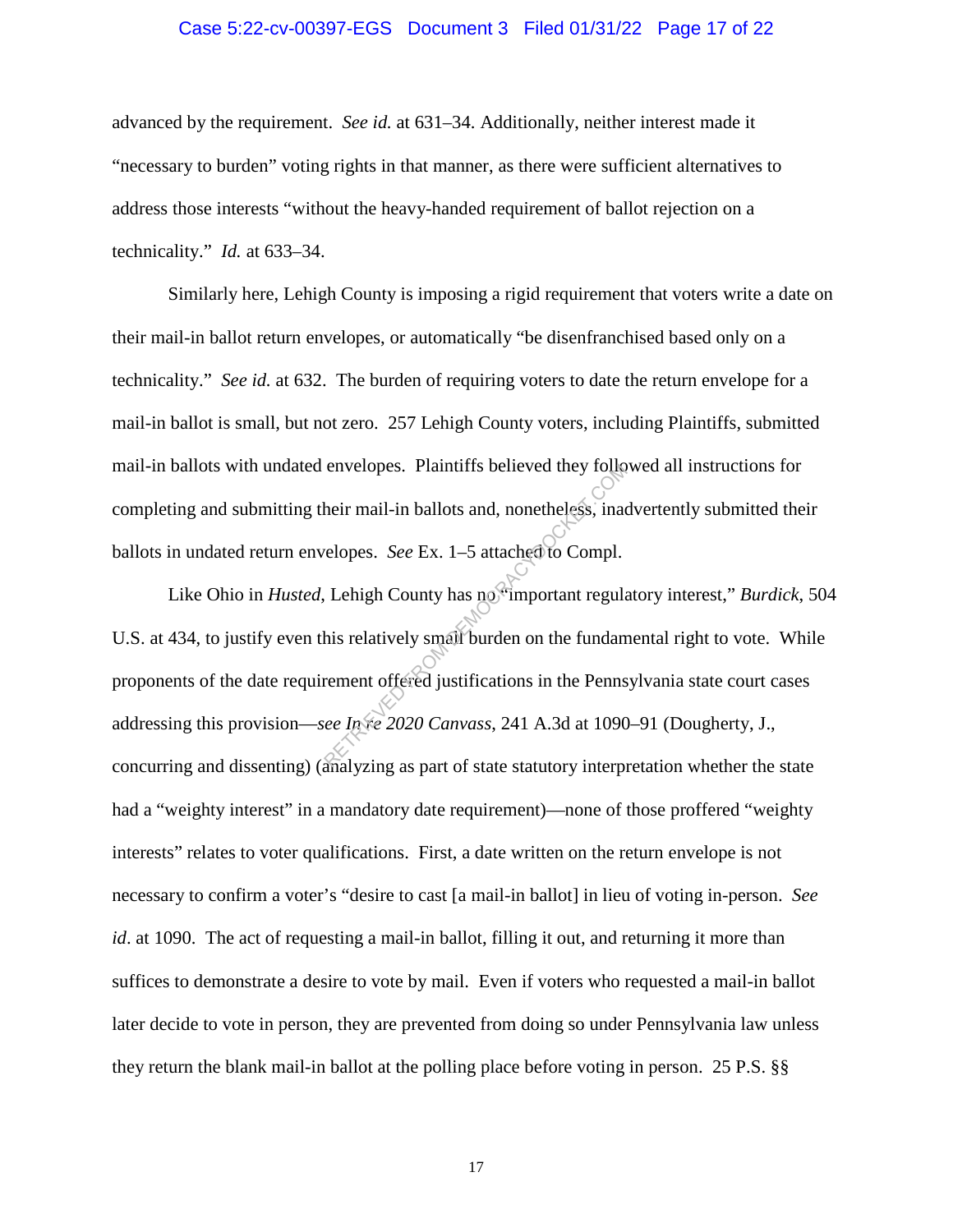#### Case 5:22-cv-00397-EGS Document 3 Filed 01/31/22 Page 18 of 22

 $3146.6(b)(1)-(3)$ ,  $3150.16(b)(1)-(3)$ . Obviously, any individual who mails in the ballot instead of returning a blank ballot at the polling place demonstrates their "desire to cast it in lieu of voting in person," regardless of whether they add a handwritten date on the return envelope.

Second, the dated envelope does not "establish[] a point in time against which to measure the elector's eligibility to cast the ballot." *See In re 2020 Canvass*, 241 A.3d at 1090 (Dougherty, J., concurring and dissenting). Rather, Pennsylvania law requires, by statute, that eligibility be determined by each county prior to sending a mail-in ballot. *See* 25 P.S. §§ 3146.2b, 3150.12b; 25 Pa.C.S. § 1328(b). The only "point in time" against which to measure eligibility under Pennsylvania law is the time at which they request the ballot, regardless of whether they subsequently send it back with a handwritten date.

Finally, writing the date on the return envelope is not necessary to "ensure<sup>[]</sup> the elector completed the ballot within the proper time frame." *See In re 2020 Canvass*, 241 A.3d at 1090 (Dougherty, J., concurring and dissenting). The Election Code explicitly provides that a ballot will only be counted if it is returned by 8:00 p.m. on Election Day, regardless of the date written on the return envelope. 25 P.S.  $\S$  $\S$ 3146.6(a) and (c), 3150.16(a) and (c). And as the Pennsylvania Department of State has clarified, the date on the return envelope is not "used to determine eligibility to vote." *See* Ex. 6 (June 1, 2021 Email from Jonathan Marks, Deputy Secretary for Elections & Commissions, Dep't of State, to County Election Officials). Mail-in ballots received by a County Election Office after 8:00 p.m. on Election Day may not be counted under Pennsylvania law, even if signed and dated prior to that time. Lehigh County deems mailin ballots in compliance with the date requirement, as long as the return envelope includes *any* date. There simply is no government interest in requiring a voter to handwrite a date on the return envelope. Example 18 km at which they request the<br>end it back with a handwritten date.<br>Late on the return envelope is not necessar<br>the proper time frame.<br>Since  $\frac{1}{2}$  and dissenting). The Election Code explice<br>turned by 8:00 p.m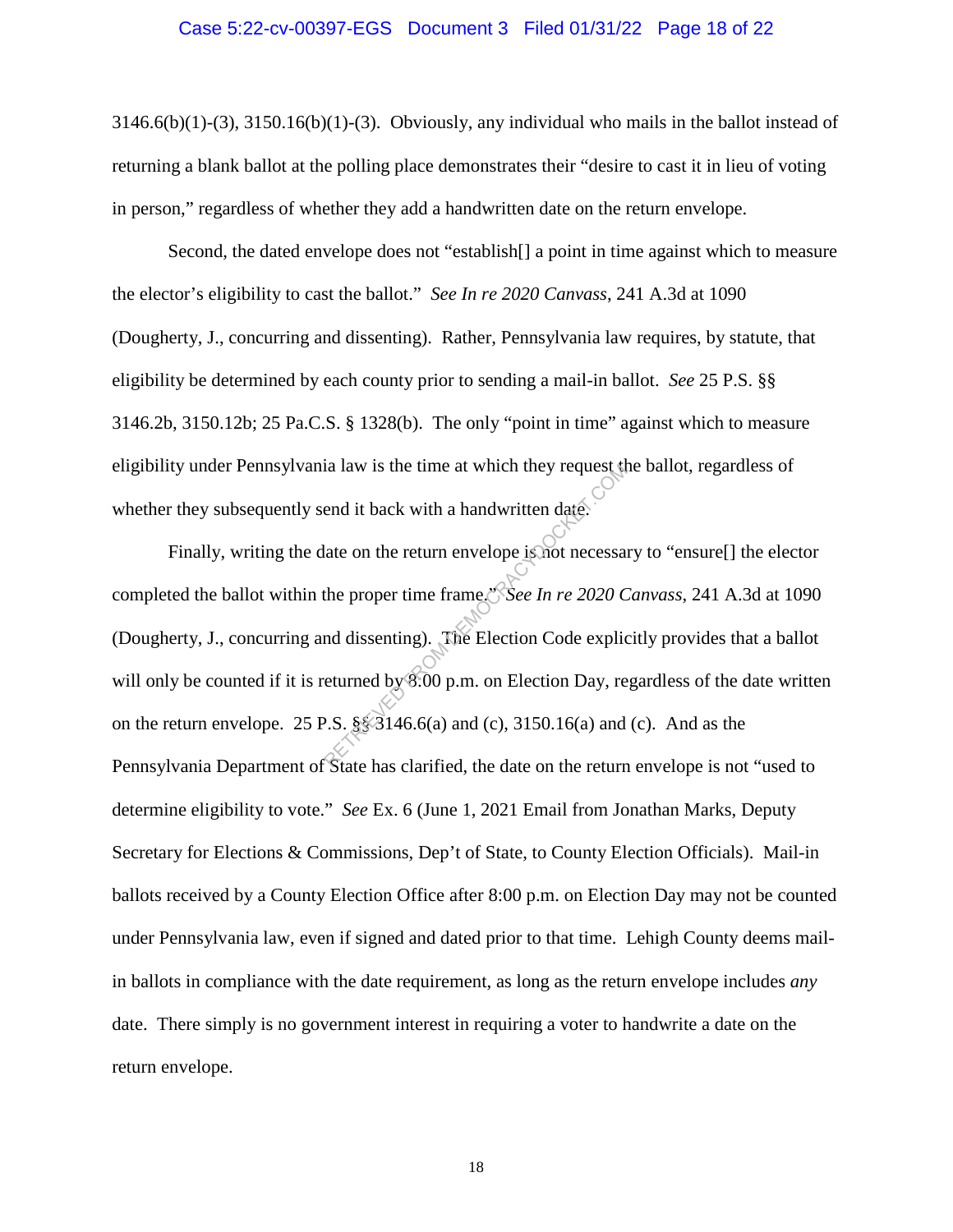#### Case 5:22-cv-00397-EGS Document 3 Filed 01/31/22 Page 19 of 22

Even if Lehigh County could identify some "important regulatory interests" related to the date requirement, those interests do not "make it necessary to burden the plaintiff's rights," *Burdick*, 504 U.S. at 434 (quoting *Anderson*, 460 U.S. at 789), with "the heavy-handed requirement of ballot rejection on a technicality," *Husted*, 837 F.3d at 633. This burden is particularly unjustified where Lehigh County did not notify Plaintiffs that their ballots would be rejected solely due to having an undated return envelope, and did not offer any opportunity to cure. Though the Pennsylvania Election Code is silent regarding notice-and-cure procedures for technically defective mail-in ballots, counties are free to adopt such procedures. With respect to Plaintiffs' ballots, whose only defect was the omission of a date on the return envelope, Lehigh County could have contacted Plaintiffs and sent a new mail-in ballot, or told Plaintiffs they could vote in-person on Election Day. Lehigh County could have invited Plaintiffs to come to the county offices to date the return envelope.<sup>11</sup> The availability of potential notice-and-cure procedures demonstrates both the lack of "important regulatory interest" in requiring a voter to handwrite a date on a return envelope, and that the burden on voters outweighs "the heavyhanded requirement of ballot rejection on a technicality." *Id*. By defect was the omission of a date on the distribution of a date on the distribution of Plaintiffs and sent a new mail-incidently.<br>
Day. Lehigh County could have invited P<br>
urn envelope.<sup>11</sup> The availability of potenth

Even though the requirement that voters date the return envelope for a mail-in ballot imposes a relatively small burden on the voter, it nonetheless is unconstitutional because there is no "important regulatory interest" to justify the burden.

### **B. IN THE ABSENCE OF IMMEDIATE INJUNCTIVE RELIEF, PLAINTIFFS WILL SUFFER IRREPARABLE HARM.**

Denial of the right to vote is not compensable by money damages—once certified, an excluded vote cannot be restored—and is therefore considered irreparable harm. *See NAACP* 

 $11$  To dispute whether a voter writing a date on the return envelope after submission technically complies with the Election Code highlights the lack of government interest in imposing the requirement at all.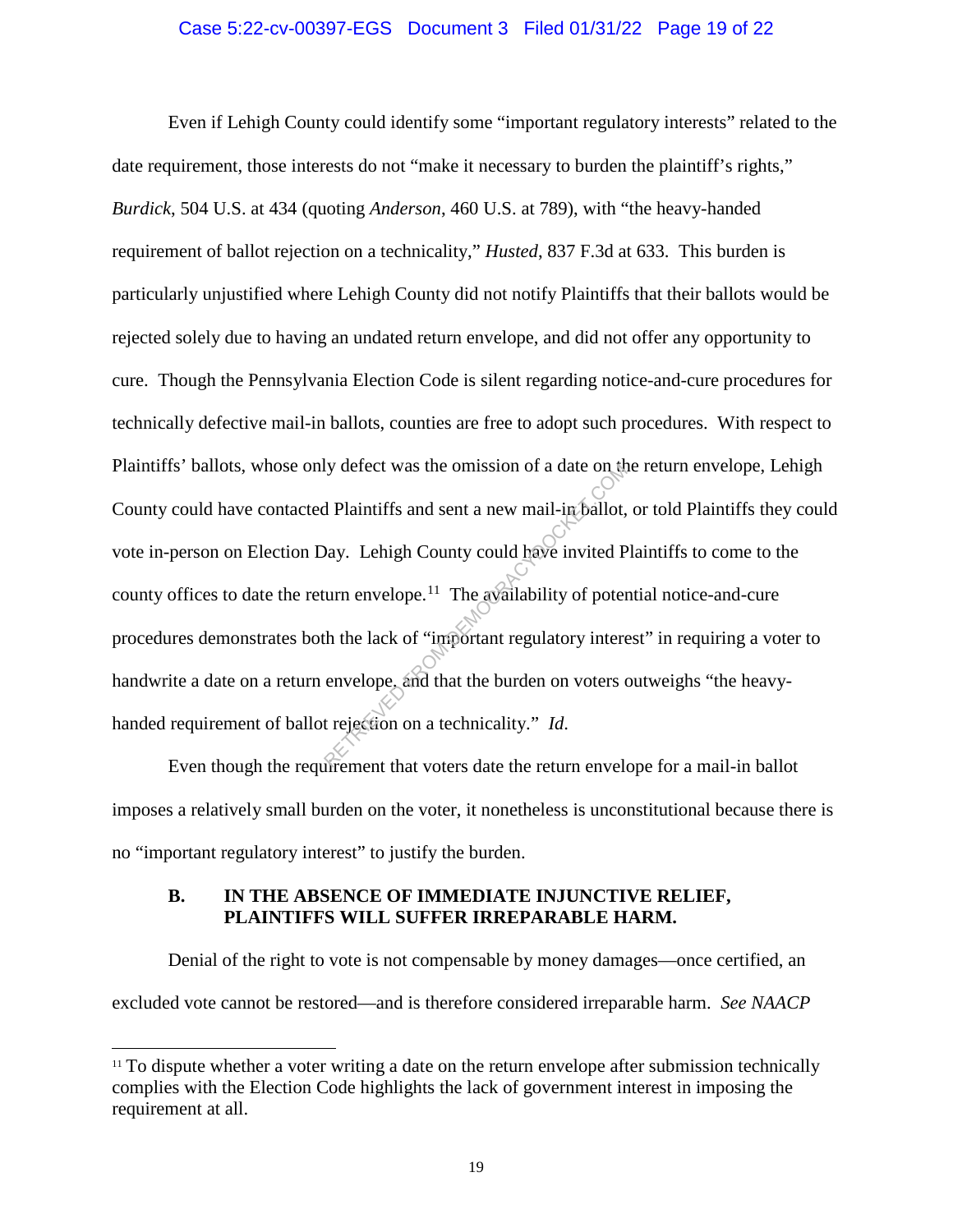### Case 5:22-cv-00397-EGS Document 3 Filed 01/31/22 Page 20 of 22

*State Conf. of Pa. v. Cortes*, 591 F. Supp. 2d 757, 767 (E.D. Pa. 2008) (holding that failure of electronic voting machines on election day could deprive voters of their ability to cast a ballot and constitutes irreparable harm).

Emergency injunctive relief is a staple of election litigation precisely because the denial of either the opportunity to vote or the actual vote itself cannot be otherwise compensated.

Voting is fundamental in our democratic process:

Undoubtedly, the right of suffrage is a fundamental matter in a free and democratic society. Especially since the right to exercise the franchise in a free and unimpaired manner is preservative of other basic civil and political rights, any alleged infringement of the right of citizens to vote must be carefully and meticulously scrutinized.

*Reynolds v. Sims*, 377 U.S. 533, 561–62 (1964). *See also Wesberry v. Sanders*, 376 U.S. 1, 17  $(1964)$  ("No right is more precious in a free country than that of having a voice in the election of those who make the laws under which, as good citizens, we must live."); *Counsel of Alt. Pol. Parties v. Hooks*, 179 F.3d 64, 70 (3d Cir. 1999) ("The rights of qualified voters to cast their ballots effectively and the rights of individuals to associate for political purposes are of the most fundamental significance under our constitutional structure."). zed.<br>
533, 561–62 (1964). *See also Wesberry v*.<br>
ecious in a free country than that of having the which, as good citizens, we must live<br>
4, 70 (3d Cir. 1999) ("[T]he rights of quantity of quantity of the section of polit

 Once the Elections Board certifies the election on Tuesday morning, February 1, Plaintiffs lose any opportunity to obtain meaningful redress. If this Court allows the Elections Board to disqualify Plaintiffs' votes over the missing date, the bell cannot be unrung. Plaintiffs are not seeking an extended injunction, but only sufficient time to allow for the court to hear from all interested parties and to consider the underlying merits in an orderly fashion.

## **C. THE ELECTIONS BOARD WILL NOT BE HARMED BY ENTRY OF THE REQUESTED PRELIMINARY INJUNCTIVE RELIEF.**

 The defendant Elections Board will not suffer significant harm from a brief postponement of Tuesday's scheduled certification to permit orderly resolution of the important constitutional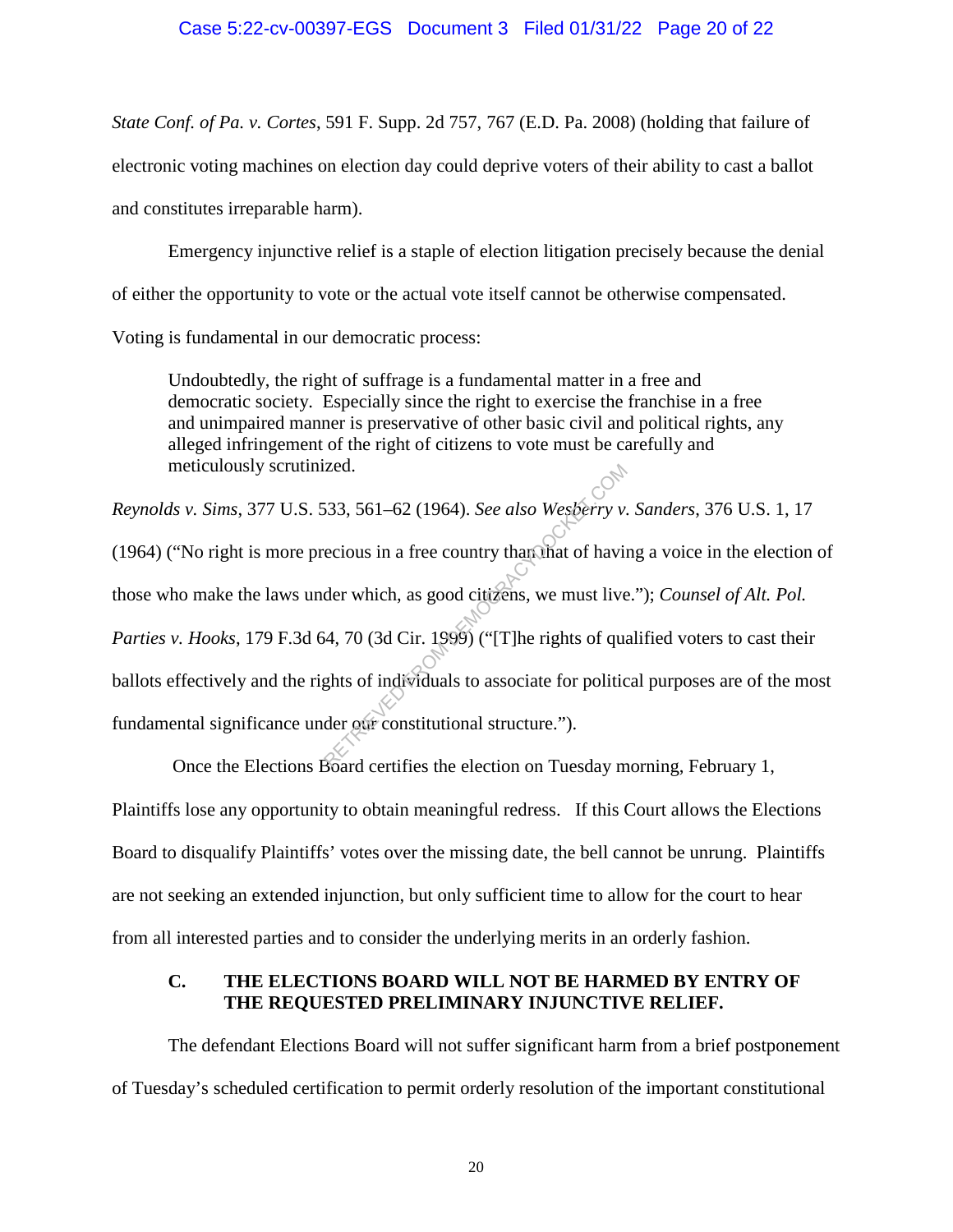#### Case 5:22-cv-00397-EGS Document 3 Filed 01/31/22 Page 21 of 22

and civil rights issues presented in this case. Nor will the Elections Board be harmed by a final ruling from this Court that federal law requires it to count Plaintiffs' ballots and those of the other voters with undated mail ballots.<sup>12</sup> Government agencies complying with the constitution and federal law is always in the public interest. *See Swartzwelder v. McNeilly*, 297 F.3d 228, 242 (3d Cir. 2002) (holding "the public interest is best served by eliminating . . . unconstitutional restrictions"); *Hooks*, 121 F.3d at 883–84 ("In the absence of legitimate, countervailing concerns, the public interest clearly favors the protection of constitutional rights."). Since the election has not yet been certified, issuance of a temporary restraining order and preliminary injunctive relief to maintain the status quo pending the outcome of this case is the only way to avoid harm to either side so that the Board is not later required to incur additional burdens or expenses to undo a hasty February 1 certification.

A brief postponement of the certification will only affect final certification in a subset of races on the November 2021 ballots. *See* Conditional Final Results dated December 13, 2021 https://www.lehighcounty.org/Portals/0/PDF/Voter/CondCertification.pdf?ver=TlCt3Z3DNZu6 DT9\_QfHOOw%3d%3d (last visited Jan. 31, 2022). Plaintiffs expect that all parties will cooperate to facilitate the Court's expeditious resolution of the underlying merits. example is not later required to incur additional b<br>is not later required to incur additional b<br>ion.<br>to the certification will only affect final<br>ballots. See Conditional Final Results<br>rg/Portals/OPDF/Voter/CondCertificatio

#### **D. PUBLIC POLICY SUPPORTS THE REQUESTED RELIEF.**

The public interest in this matter clearly favors Plaintiffs' position. The requested preliminary injunction will ensure that no eligible, registered voters are unfairly and illegally deprived of their right to vote. The goal of promoting fundamental constitutional rights will

<sup>&</sup>lt;sup>12</sup> Indeed, the relief Plaintiffs seek here would restore the Election Board's original determination to count the 257 ballots it was later compelled to disregard based on the Commonwealth Court's interpretation of the Pennsylvania Election Code.